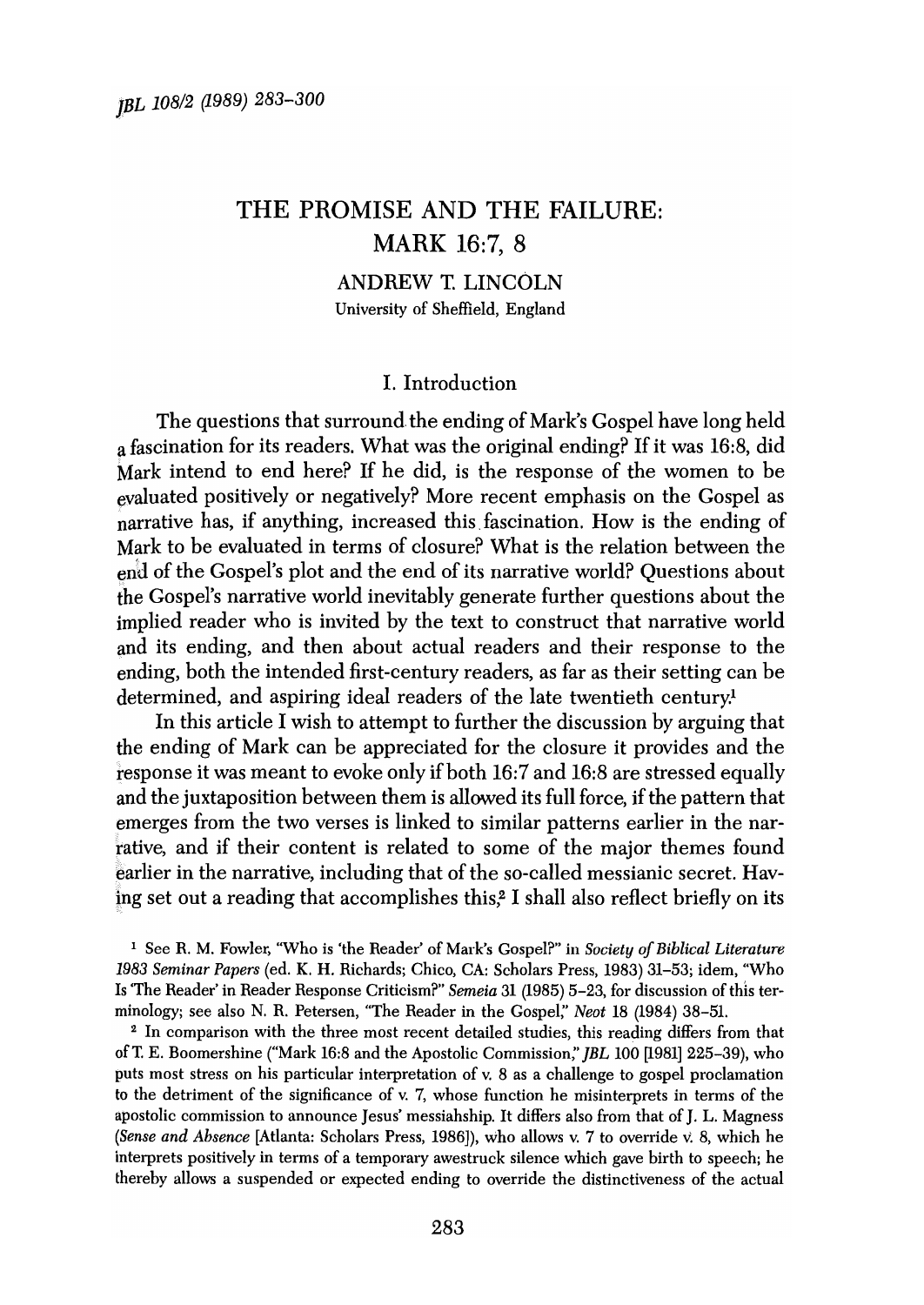capacity for embracing not only a literary-critical but also a more traditional redactional approach, with its attempts to reconstruct the author's intention and purpose in relation to his readers and their setting, and on its implications for efforts to appropriate theologically the vision of Mark's narrative.

It will already have become clear that I see no virtue in being a purist and refusing to recognize any overlap between literary and historical concerns. Indeed, unless the literary critic is willing to provide several different readings of Mark to accord with the different endings in the textual tradition, he or she must first make a historical judgment about which text is to be interpreted. This reading of the ending will work with the text that ends at 16:8 and will proceed on the assumption that it is no longer necessary to argue in any great detail either that 16:8 is the original ending3 or that an author could have intended to end a work with the clause  $\epsilon \infty$  $\delta \sigma \in V$ ending can be said to fit Mark's style. He frequently uses the postpositive  $\gamma \dot{\alpha}$ in short clauses and five times has employed  $\varphi$ oß *iolusa*, absolutely (cf. 5:15, 33, 36; 6:50; 10:32). There is a striking parallel to Mark's conclusion at the end of a sentence in the LXX. In LXX Cen 18:15 Sarah denied that she had laughed- $\epsilon \varphi_0 \beta \eta \theta \eta \gamma \dot{\alpha} \rho$ , "for she was afraid." Examples can also be cited not just of sentences that end with  $\gamma$  o but also of whole discourses that end in this way; see Plato *Protagoras* 328c, νέοι γάρ; Musonius Rufus *12th Tractate*,  $\gamma\nu\omega\rho\mu\omega\rho\chi\phi$ ,<sup>4</sup> It could be argued that whatever the original author's intentions, the best text that we now have with 16:8 as the ending has to be interpreted in its present form with that ending. But the more convincing such an interpretation is found to be, the more likely it becomes that an actual author could have intended it.<sup>5</sup>

ending. It has closer affinities with the interpretation of N. R. Petersen ("When is the End not the End? Literary Reflections on the Ending of Mark's Narrative," *Int* 34 [1980] 151-66), but in the end he places more weight on the prediction and fulfillment connected with v. 7, interprets v. 8 and its irony differently, and as a consequence does not relate these verses to the rest of the plot in the same way.

<sup>&</sup>lt;sup>3</sup> See also B. M. Metzger, *A Textual Commentary on the Greek New Testament (London: United* Bible Societies, 1971) 122-26; K. Aland, "Der Schluss der Markusevangeliums;' in *L'Evangile selon Marc* (ed. M. Sabbe; Leuven: Leuven University Press, 1974) 435-70, *pace* W. R. Farmer's attempt to argue for the originality of 16:9-20 in *The Last Twelve Verses of Mark* (Cambridge: University Press, 1974). See especially the review of Farmer by J. N. BirdsaII, *ITS* 26 (1975) 151-60.

<sup>&</sup>lt;sup>4</sup> For fuller discussion of Greek sentences ending with γάρ, see R. H. Lightfoot, *The Gospel Message of Mark* (Oxford: Clarendon, 1950) 80-97, 106-16; F. W. Danker, "Menander and the New Testament," *NTS* 10 (1963–64) 365–68; P. W. van der Horst, "Can a Book End with γάρ<sup>ρ</sup> A Note on Mark 16:8;' *ITS* 23 (1972) 121-24 (who in particular calls attention to the concluding sentence of Plotinus's 'thirty-second treatise *[Ennead* 5.5], though, as he also says, it should be "obvious that, if a sentence can end with  $\gamma \dot{\alpha}$ , a book can end with such a sentence"); T. E. Boomershine and G. L. Bartholomew, "The Narrative Technique of Mark 16:8;' *IBL* 100 (1981) 213-23 (though it is not necessary to argue with them that  $\epsilon \in \mathbb{R}^2$  of  $\epsilon$  is a final complete sentence rather than merely the concluding clause of 16:8 as a whole).

<sup>5</sup> Or to put it another way with A. Farrer *(A Study in St. Mark* [London: Dacre Press, 1951J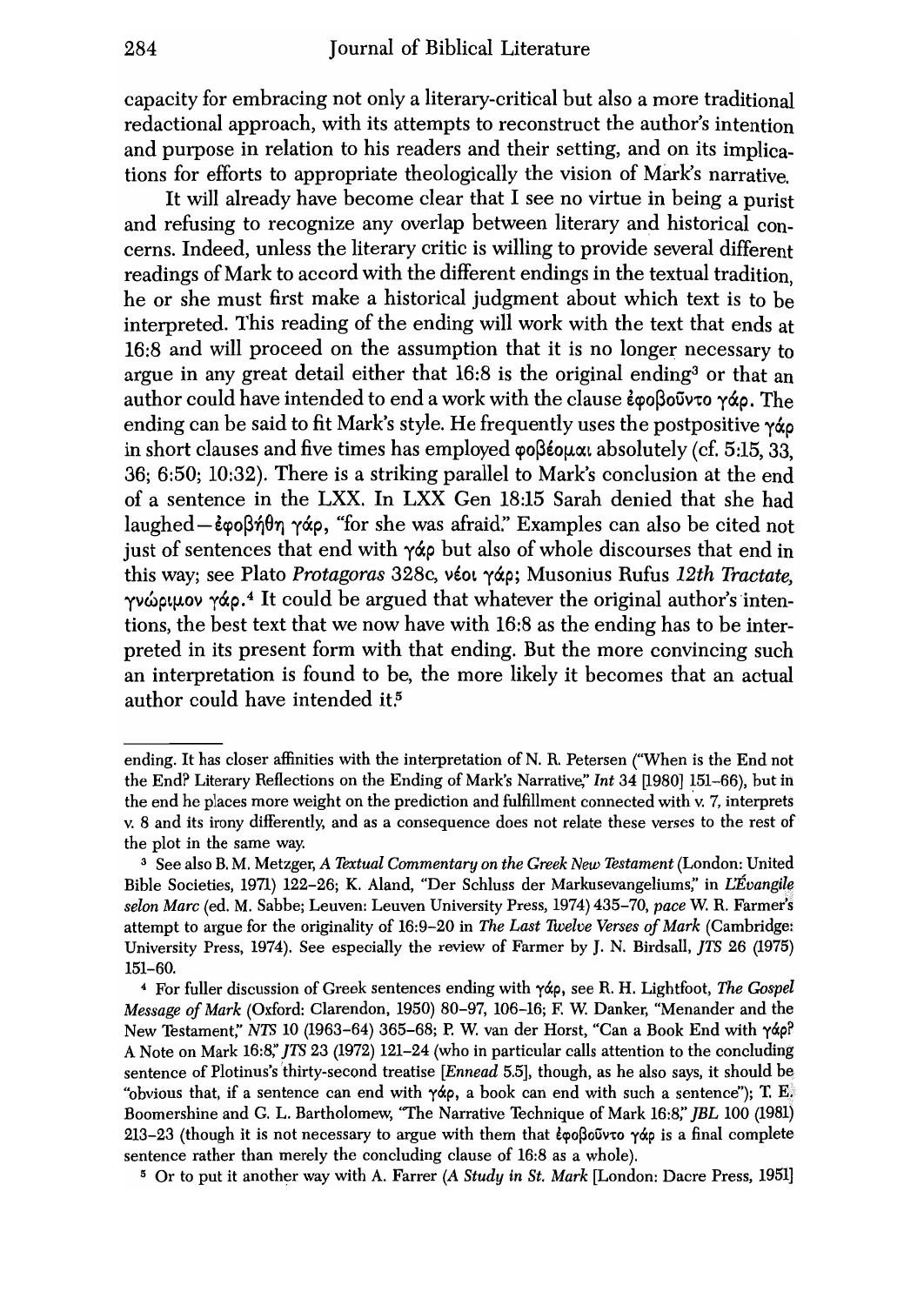#### II. Two Exegetical and Interpretative Assumptions

Two other assumptions underlying the reading that follows – one about the promise in v. 7 and the other about the failure in v. 8 - need to be highlighted and justified. The first is that v. 7 contains a reference to a resurrection appearance of Jesus, not to the parousia.6 There is much to be said for the latter interpretation. Mark has used  $\delta \phi$  twice already in connection with the parousia (cf. 13:26; 14:62), and the verb "to see" has also been used with reference to the imminent coming of the kingdom at the parousia  $\ell_1$   $\delta$   $\omega$ <sub>g</sub>  $\omega$ , 9:1; cf. 8:38). Certainly an actual reference to the parousia here would be appropriate to the significance of that event in the Gospel's narrative world. But  $\delta\psi$ ouxi is also the natural verb to use for experiencing a resurrection appearance (see 1 Cor 9:1; Matt 28:17; John 20:18, 25, 29). Matthew clearly understood Mark's reference to be to a resurrection appearance in Galilee (cf. the way 28:7,10 lead into 28:16-20). Peter's being singled out for special mention is less likely with a reference to the parousia, whereas the naming of Peter as well as the disciples makes sense in terms of resurrection appearances (see also 1 Cor 15:5). In addition, a reference to an almost immediate parousia in Galilee does not take account of the fact that the plot of Mark's narrative presupposes other events to be fulfilled before the parousia, for example, international conflicts, earthquakes and famines (13:7, 8), disciples being put on trial (13:9, 11), the gospel being preached to all the nations (13:10), and the appearance of false Christs and false prophets (13:21, 22). According to 9:9 the point from which the disciples' proclamation can begin and which must be determinative for their regrouping is the resurrection of the Son of man and not his parousia. Finally, Mark 14:28, to which 16:7 refers back, explicitly connects Jesus' going to Galilee with his resurrection rather than his parousia.<sup>7</sup>

The second important assumption is that the narrator's evaluation of the

<sup>175): &</sup>quot;And if the mice in the bishop's house at Rome ate the appendix, what highly discriminating mice they must have been!" Farrer would have done well to remember this when in a later work *(St. Matthew and St. Mark* [London: Dacre Press, 1954]144-59) he revised his view under the influence of Matthew's use of Mark's ending and argued for an additional summarizing phrase in Mark's original.

*<sup>6</sup> Pace* W. Marxsen, *Mark the Evangelist* (Nashville: Abingdon, 1969) 75-95; T. J. Weeden, *Mark-Traditions in Conflict* (Philadelphia: Fortress, 1971) 111-17; N. Perrin, *The Resurrection According to Matthew, Mark and Luke* (Philadelphia: Fortress, 1977) 27.

<sup>7</sup> See also R. Buitmann, *History of the Synoptic 1radition* (Oxford: Blackwell, 1963) 285; R. H. Fuller, *The Formation of the Resurrection Narratives* (London: Collier-Macmillan, 1971) 62-64; E. Schweizer, *The Good News According To Mark* (London: SPCK, 1970) 365-66; R. H. Stein, "A Short Note on Mark 14:28 and 16:7," *NTS 20 (1973-74) 445-52; H. Anderson, The Gospel of Mark* (London: Oliphants, 1976) 357; D. Catchpole, "The Fearful Silence of the Women at the Tomb;' *Journal of Theology for Southern Africa* 18 (1977) 4, 5; N. R. Petersen, *Literary Criticism for New Testament Critics* (Philadelphia: Fortress, 1982) 77; E. Best, *Mark: The Gospel* As *Story*  (Edinburgh: T. & T. Clark, 1983) 77.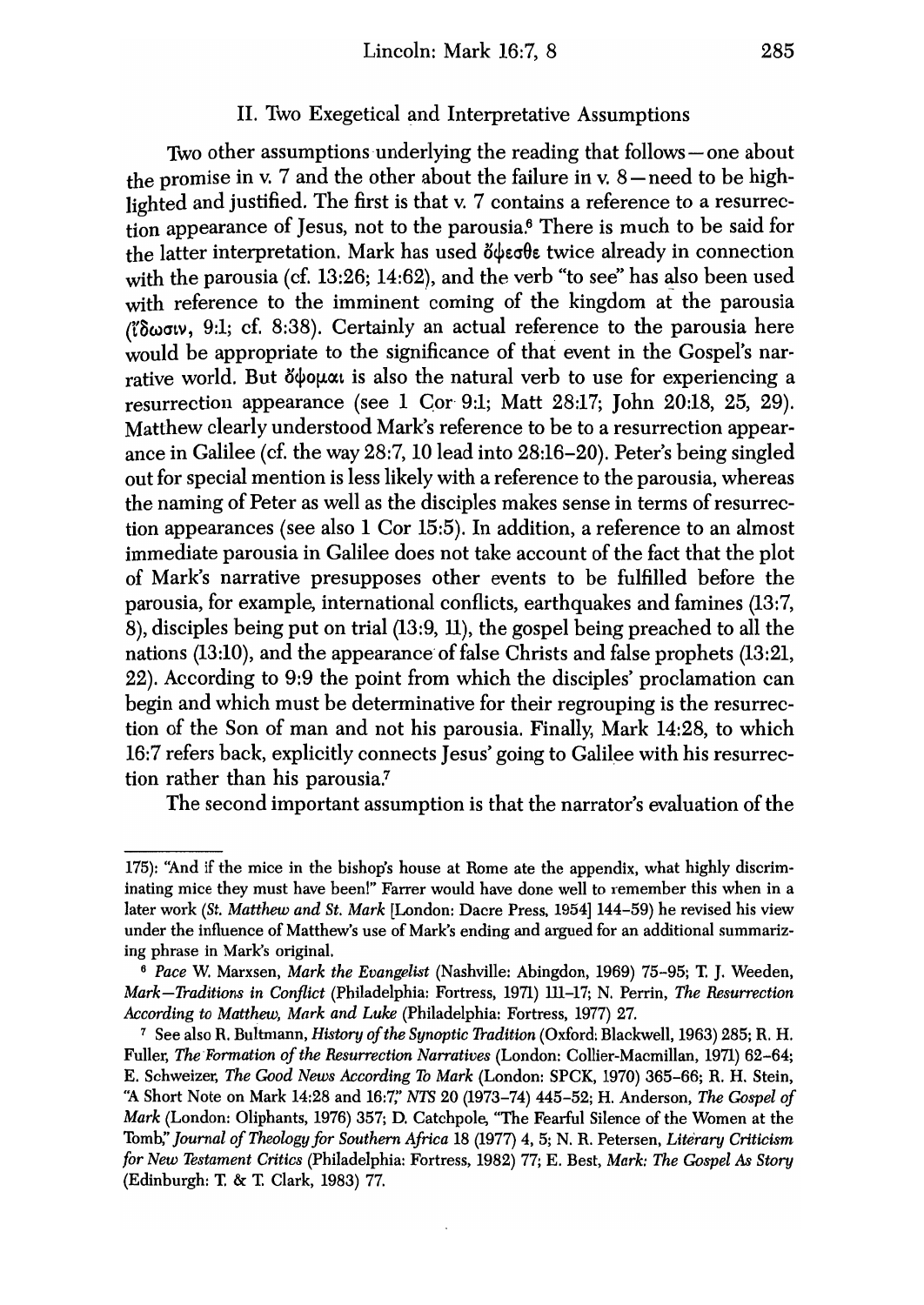women's response in his "inside view" in v. 8b is a negative one. Some have attempted to argue that the women's "fear" can and should be assessed positively and that v. 8a with its mention of  $\tau\rho\acute{o}\mu$ ος χαὶ ἔχστασις should be allowed to determine the connotation given to  $\epsilon \varphi$  $\varphi$  $\varphi$  $\varphi$ <sup>3</sup>ou this view the women's saying nothing to anyone is not disobedience and does not have a negative cause. It is simply that they are temporarily struck dumb with awe before the numinous. When connected with their amazement (v. 5) and their trembling and astonishment  $(v, 8)$ , their fear takes on more of the sense of the proper human response to an action of God which has displayed his overwhelming power.

On the reading advocated in this article, however, the notion of "fear" in the second half of the verse adds a different perspective to that reflected in the trembling and astonishment of the first half of v. B. The women fail to obey the command and the fear that lies behind this is to be evaluated negatively as evidence of a wrong attitude. There is no dispute that terms such as amazement, awe, trembling, and fear are frequently used to describe the response to an epiphany or to divine revelation of some sort. The question is whether "fear" in Mark depicts a positive or a negative response. It turns out that in fact in Mark it usually does not depict a proper response of faith.<sup>9</sup> In the first instance of the use of  $\varphi$  $\beta$ *i* $\varphi$  $\alpha$ *l* in the narrative, the element of awe before divine power, when the disciples are greatly afraid at Jesus' stilling of the storm, is given negative overtones by its juxtaposition with a rebuke about their lack of faith (4:40,41). In 5:15 those who see what Jesus has done to the demoniac are afraid, but again this does not indicate a positive response, since they immediately beg Jesus to leave their neighborhood (cf. 5:17). In the case of the woman with a hemorrhage, the combined phrase "fear and trembling" occurs for the only time, and this does accompany a response of faith (cf. 5:33, 34). But a few verses later in conversation with Jairus Jesus again contrasts fear and faith: "Do not fear, only believe" (5:36). Herod's fear of John the Baptist (6:20) is neither wholly positive nor wholly negative. The disciples' terror and fear at seeing Jesus walk on the water are a response to an epiphany that is again given negative connotations in the light of a narrator's comment about their lack of understanding and their hard hearts (6:50, 52). Similarly, Peter's response to the transfiguration in 9:5, which shows his misunderstanding, is linked with

8 E.g., Lightfoot, *Gospel Message of Mark,* 87-97; W. L. Lane, *Commentary on the Gospel of Mark* (Grand Rapids: Eerdmans, 1974) 590-92; R. Pesch, *Das Markusevangelium* (Freiburg: Herder, 1977) 2. 535-36, 541; J. R. Donahue, "Jesus as the Parable of God in the Gospel of Mark," *Int* 32 (1978) 380-81; Magness, *Sense and Absence, 101.* 

9 See also J. M. Robinson, *The Problem of History in Mark* (London: SCM, 1957) 68-74 (on the relation between cowardly fear and numinous awe in Mark); Weeden, *Mark-Traditions in Conflict,* 49-50; H. Fleddermann, "The Flight of a Naked Young Man (Mark 14:51-52);' *CBQ*  41 (1979) 416 n. 25 (who goes as far as to say, "Mark equates fear and unbelief"); P. Perkins, *Resurrection* (London: Geoffrey Chapman, 1984) 121-22.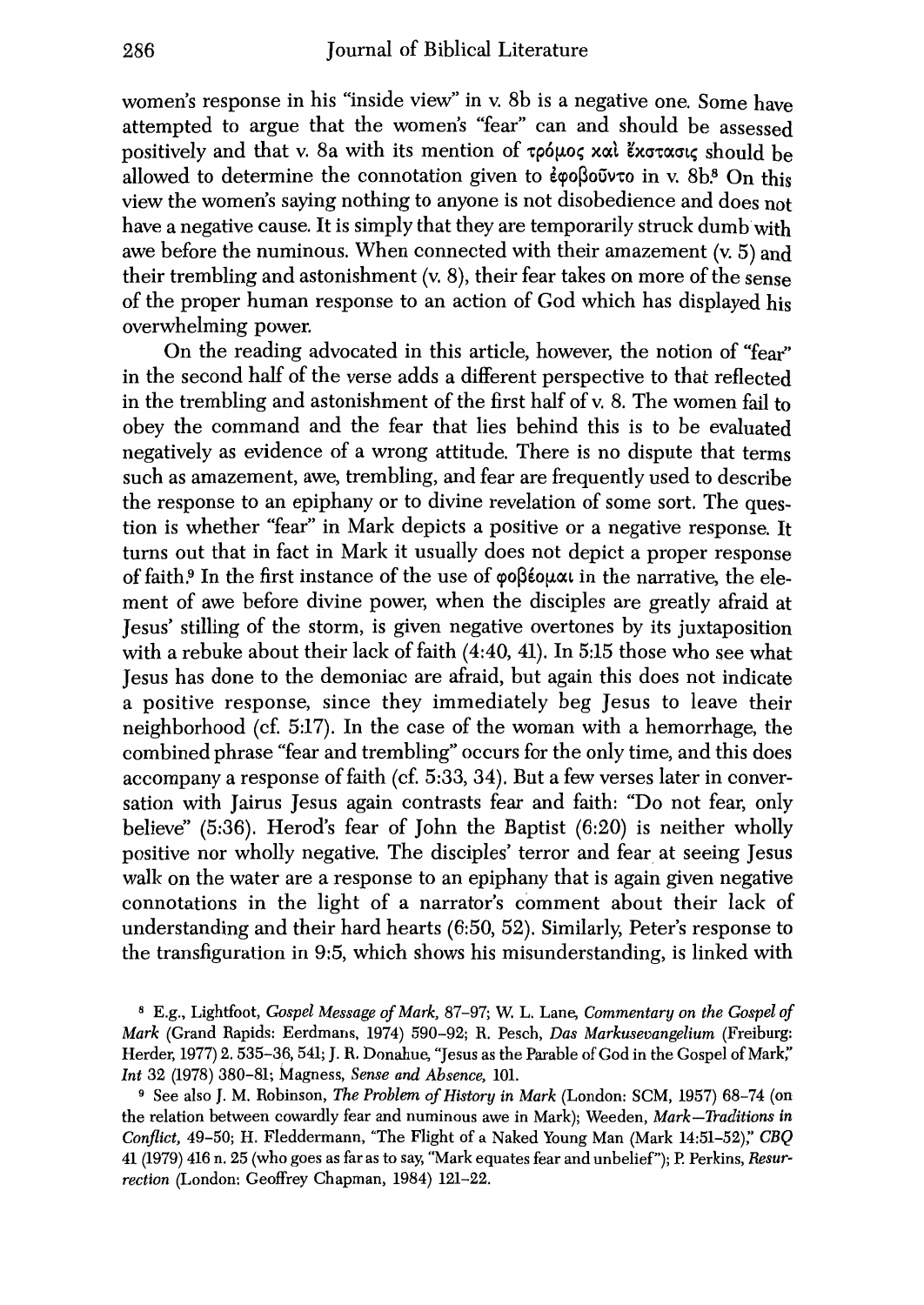the notion of fear in 9:6: "for he did not know what to say, for they were exceedingly afraid" (ἔχφοβοι γὰρ ἐγένοντο). Again in 9:32 the disciples' fear and misunderstanding are clearly connected, and when, according to 10:32, those who follow Jesus to Jerusalem are afraid, there is no indication that this is to be taken positively. Instead their attitude should probably be interpreted in relation to the predictions in the immediately following verses about what will befall Jesus as a consequence of this journey to Jerusalem (10:33, 34). The fear of the chief priests and scribes toward Jesus goes hand in hand with their search for a way to destroy him  $(11.18)$ , and these same characters are also said to be afraid of the people  $(11:32; 12:12)$ . So, of the other twelve references to fear in the narrative, only one can be judged to be part of a positive response (5:33) and then it belongs to the set phrase "fear and trembling"; one is ambiguous (6:20); and ten, including all the references to the disciples, have negative connotations.

Our reading of v. 8, then, is in line with the dominant force of the terms for "fear" earlier in the narrative. The women's fear is not just stunned silence before the transcendent. Nor on the negative understanding of "fear" is there any reason in terms of the plot for the women to have been afraid to pass on the message to the disciples. Instead, the underlining of their fear functions simply as an explanation of something more primary, and that something is disobedience to a command.<sup>10</sup> Not only is the women's fear associated with the disobedience of their silence, but it is also in the context of the failure of their flight. The mention of their flight ( $\ell$   $\omega$   $\gamma$   $\omega$ , 16:8) inevitably recalls that of the disciples and the young man in 14:50, 52 ( $\ell$   $\ell$   $\ell$   $\ell$   $\ell$   $\nu$   $\nu$ ). This exegetical discussion about "fear" establishes a literary point. The use of the term conveys the narrator's point of view about his characters, and he has made clear enough that it expresses a predominantly negative evaluation of the attitudes and actions of Jesus' followers.<sup>11</sup>

## **Ill.** The Immediate Impact of the Ending

An appreciation of the impact of the ending will be enhanced by rehearsing a little of the preceding story line as it affects the characters who are the center of interest in the last two verses - Jesus' would-be followers.<sup>12</sup>

<sup>&</sup>lt;sup>10</sup> The function of narrative comments introduced by  $\gamma \dot{\alpha} \rho$  is, after all, to explain a previous statement; see also Boomershine and Bartholomew, "The Narrative Technique of Mark 16:8;' 215.

<sup>11</sup> On point of view in Mark, see N. R. Petersen, '''Point of View' in Mark's Narrative;' *Semeia*  12 (1978) 97-121; J. Dewey, "Point of View and the Disciples in Mark;' *Society of Biblical Literature* 1982 *Seminar Papers* (ed. K. H. Richards; Chico, CA: Scholars Press, 1982) 97-106; D. Rhoads and D. Michie, *Mark as Story* (Philadelphia: Fortress, 1982) 39-44.

 $12$  On the women's role in the narrative as an extension of that of the disciples, see E. Best, "The Role of the Disciples in Mark;' *NTS* 23 (1976-77) 386; Perrin, *Resurrection, 29-31;*  W. Munro, "Women Disciples in Mark?" *CBQ* 44 (1982) 225-41; E. S. Malbon, "Fallible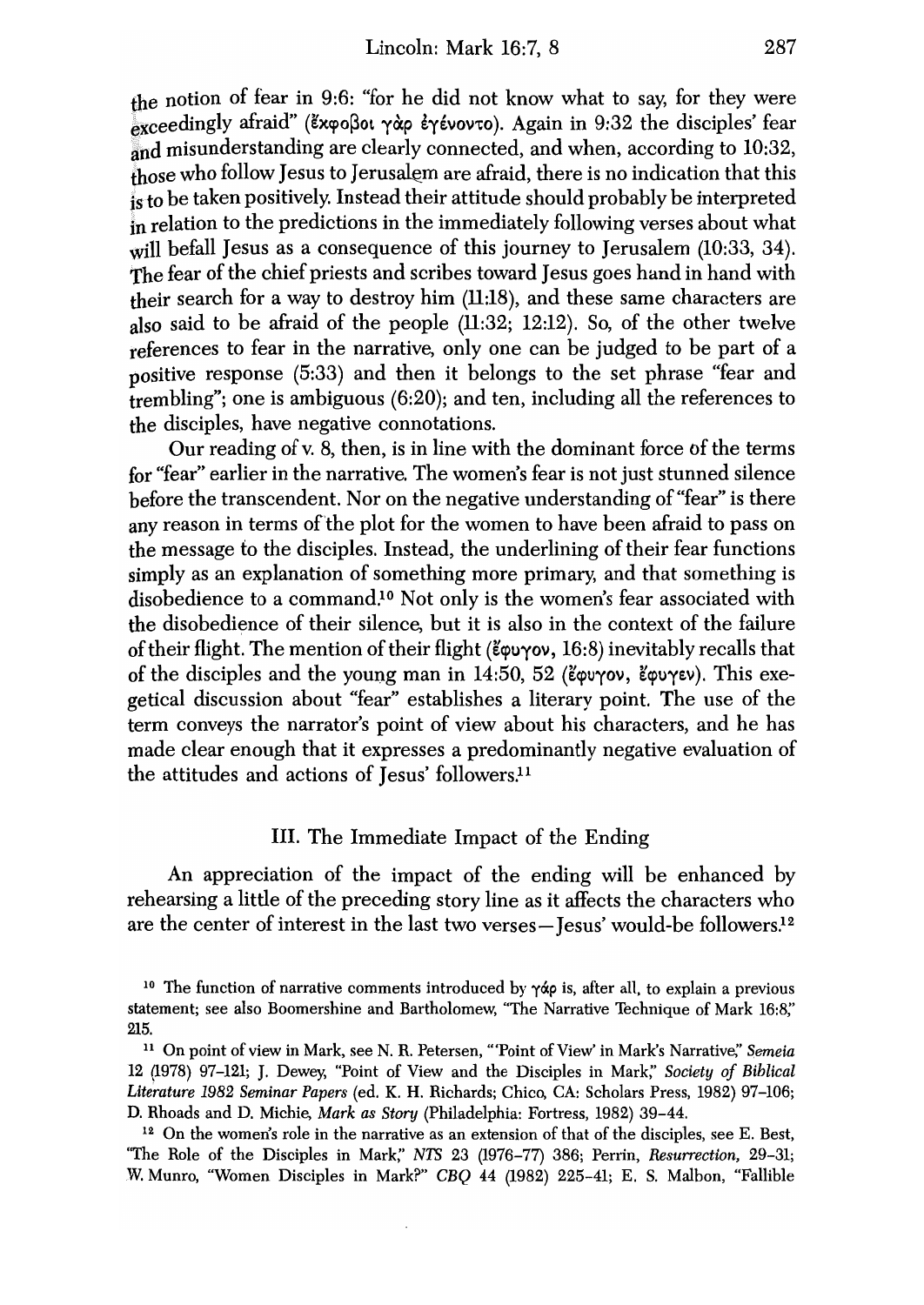The disciples, at least the males, have disappeared from the narrative since the end of chap. 14: "They all forsook him and fled" (14:50). Although they have been taught repeatedly that discipleship means going the way of the cross, when the plot reaches its climactic point and the crucifixion is depicted, there is not a disciple to be seen. The situation is vividly illustrated in the "Gospel streaker" episode of 14:51, 52.13 A young man has followed Jesus wrapped only in a shroud (the only other reference to a *a(v8wv* in the NT is to the fine linen shroud in which Joseph of Arimathea wraps the body of Jesus; cf. 15:46 par.). At least he has recognized that following this man will lead to death and has come suitably dressed for the occasion. But as soon as there is the possibility of any such outcome and he is arrested, he is out of the shroud' in a shot and makes his naked escape.14 Only Peter makes a heroic attempt to follow Jesus any farther than Gethsemane. He follows at a distance and gains entrance to the high priest's courtyard (14:54). But it does not take torture or even arrest to discourage him. While Jesus is boldly making a true confession inside (14:55-65), conversation with one of the female servants outside is enough to send Peter's discipleship toward its ignominious end with its three denials, the final one accompanied by a curse (14:66-72).

Peter's humiliation at the hands of the young woman signals the replacement in the narrative of Jesus' male followers by his female followers. A woman has led to Peter's downfall, and now these women followers will be the link to his restoration. The women do look on at the crucifixion, even though, like Peter's following after the arrest, it is from afar  $(\alpha \pi \delta \mu \alpha x)$ 15:40, 41; cf. 14:54); they observe the burial (15:47); and they arrive at the tomb at the first possible moment after the sabbath in order to anoint Jesus' body (16:1, 2). In fact, pericopes about women and anointing frame the passion narrative. Earlier an anonymous woman through her action of anointing Jesus' head had already shown more insight into his identity and destiny than the disciples who accompanied him (14:3-9). The women are portrayed then in a positive light. At the climactic events of Mark's plot, they have replaced men as the representatives of the followers of Jesus. In contrast to the other disciples, they have displayed the loyalty expected of followers, and it becomes their honor to be the first to discover the empty tomb and to receive the announcement of Jesus' resurrection. Yet it is at this very point that the

Followers: Women and Men in the Gospel of Mark;' *Semeia* 28 (1983) 29-48; Perkins, *Resurrection,* 122; W. H. Kelber, "Apostolic Tradition and the Form of the Gospel;' in *Discipleship in the New Testament* (ed. F. F. Segovia; Philadelphia: Fortress, 1985) 36.

<sup>13</sup> Since F. Kermode's *The Genesis of Secrecy (London: Harvard University Press, 1979) 49-73*, with its comparison with Joyce's *Ulysses,* one is tempted to call this figure "Mark's Man in the Macintosh:'

<sup>&</sup>lt;sup>14</sup> See especially R. Tannehill, "The Disciples in Mark: The Function of a Narrative Role,"  $jR$ 57 (1977) 403 n. 38; Fleddermann, "The Flight of a Naked Young Man;' 412-18. For a history of interpretation, see F. Neirynck, "La fuite du jeune homme en Mc 14,51-52;' *ETL* 55 (1979) 43-66.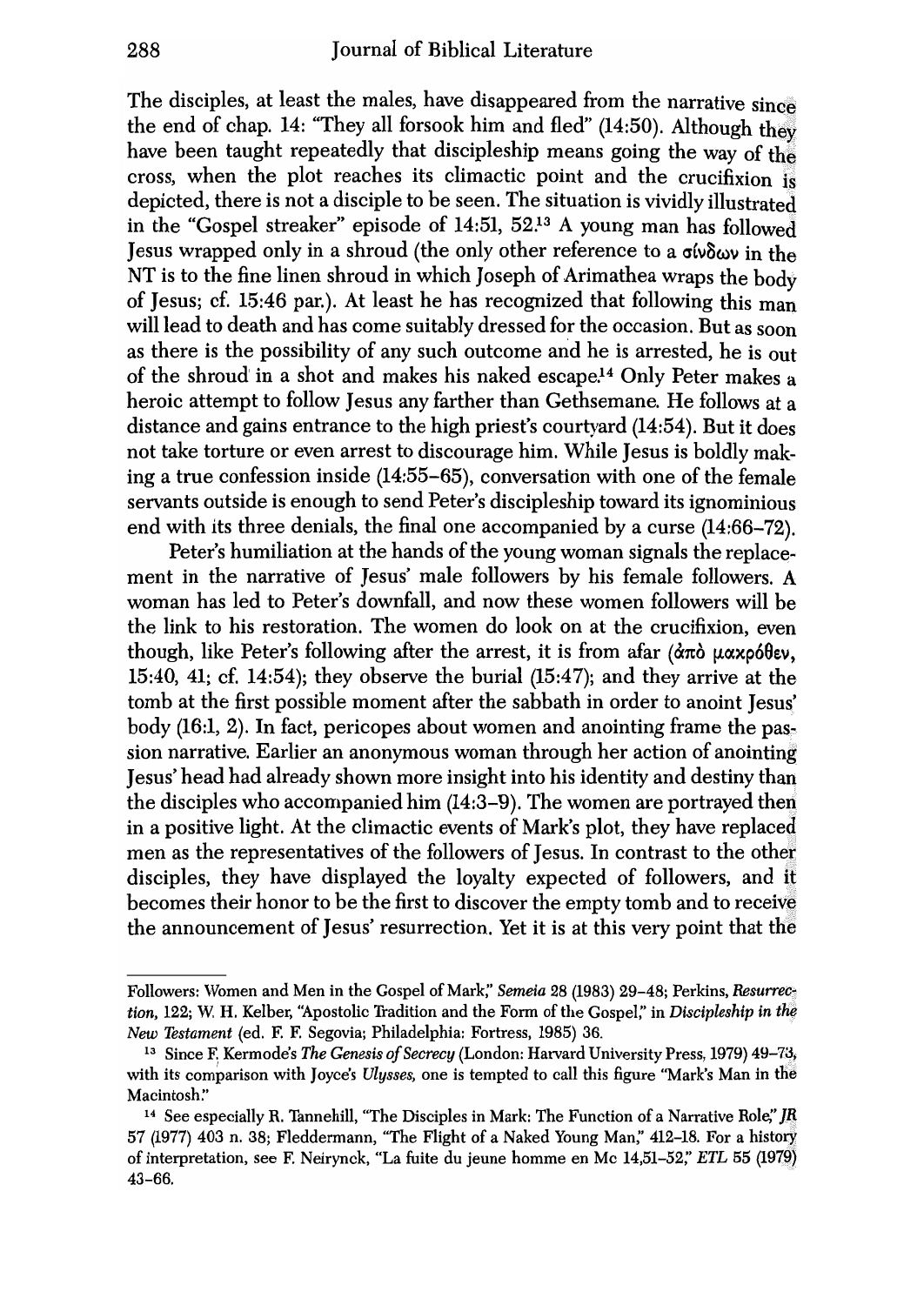reader begins to discover that ultimately women are no different from men - at least in terms of discipleship. The angelic young man commands them to go and remind the failed disciples of Jesus' earlier promise in 14:28: "But after I am raised up, I will go before you to Galilee:' Now in 16:7 this previous promise is underlined: xαθὼς εἴπεν ὑμῖν. In its repetition in the command to the women, those who forsook Jesus and fled and the one who denied and cursed him (Peter is singled out) are promised that Jesus will go before them to Galilee where they will see him. This meeting with the risen Lesus signals the restoration of the disciples under their leader.  $\Pi$ poá $\gamma$ <sub>Et</sub>  $r_{\text{ecalls}}$  the earlier language used of the relation of Jesus and his followers with Jesus going on before the disciples ( $\pi \rho$  $\alpha \gamma \omega$ , 10:32) and the disciples coming after him  $\langle \delta \pi \mathfrak{so}, 1:17, 20; 8:34 \rangle$ . As Galilee has been presented earlier in the narrative as the primary setting for Jesus' ministry and as the place from which that ministry went out to the Gentiles, the implication of its mention in the repeated promise is likely to be that the regrouping of the disciples will be for mission.<sup>15</sup> So the command to the women contains in it the promise that the failure of the disciples is not the end. They are to go and tell the disciples that there is hope on the basis of the momentous announcement they have received: "He has risen, he is not here .... He is going ahead to Galilee."

"So they departed quickly from the tomb with fear and great joy, and ran to tell his disciples:' That is the ending the reader expects, and that is the ending one of the story's first-century readers, Matthew, has in fact supplied (Matt 28:8). So much were Matthew and his readers governed by that expectation of the response to the command that he changed the ending that was in his source. Mark himself had ended with a "kalte Dusche" effect: "And they went out and fled from the tomb; for trembling and astonishment had come upon them; and they said nothing to any one, for they were afraid." The significance of the women's silence must not be overlooked in the light of the other Gospels. Nor should it be interpreted simply as a device whereby the disciples themselves, the twelve, will after all be allowed to be the first to divulge the secret.<sup>16</sup> It would be hard to make the women's disobedience and failure any clearer.<sup>17</sup> The divine messenger has commanded them to tell but

17 See Schweizer, *Good News According To Mark,* 373; Perrin, *Resurrection,* 30-32 (who speaks of "the totality of discipleship failure" in this connection); Boomershine, "Mark 16:8," 229 ("the women's silence is unequivocally and unambiguously wrong"); *pace* Catchpole, "The Fearful Silence;' 6 (who argues that because in 1:44 the command "but go, show yourself to the priest" follows the injunction "See that you say nothing to anyone;' and therefore the injunction to keep silence relates to the broad mass of persons and does not prevent disclosure to a

<sup>15</sup> See Fuller, *Formation of the Resurrection Narratives,* 59-62; G. Stemberger, "Galilee-Land of Salvation?" in W. D. Davies, *The Gospel and the Land* (Berkeley: University of California Press, 1974) 409-38.

*<sup>16</sup> Pace* U. Wilckens, *Resurrection* (Atlanta: John Knox, 1978) 35; Fuller, *Formation of the Resurrection Narratives,* 64; Pesch, *Markusevangelium,* 2. 536.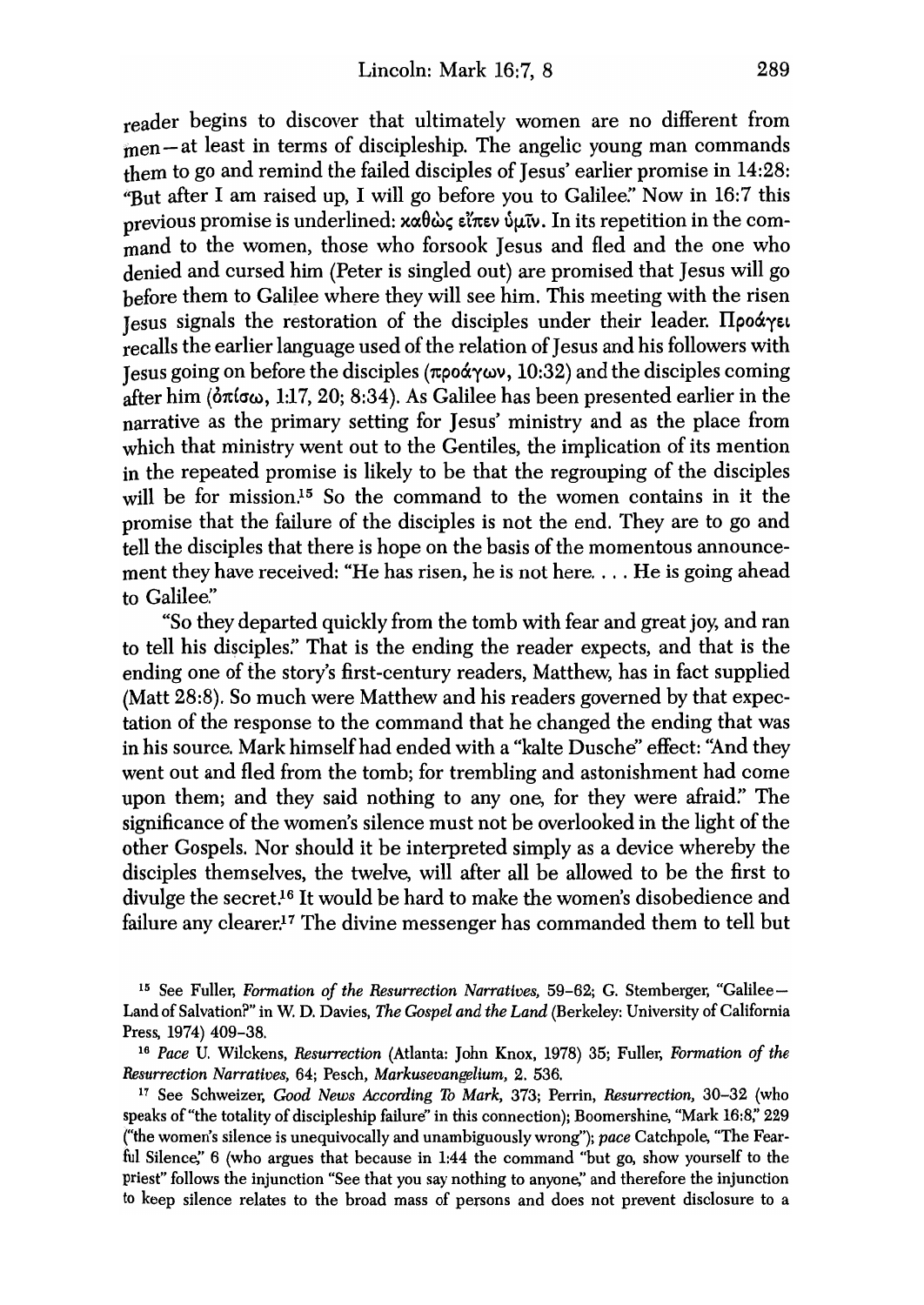ousoviation of  $\delta$  oughts if  $\alpha$ , "they said nothing to anyone." The double irony is that they are to tell of a promise that failure is not the end, but then *they* fail to tell and that *is* the end-of the narrative!

### IV, The Undermining of Earlier Expectations (v. 8)

We should not be too hard on Matthew for once more thinking that Mark's way of telling the story was too diffiicult for his readers and for conforming to their expectations by supplying a happy ending. *Mter* all, in this case Mark has deliberately set him up, as he has set up all his readers, by reinforcing those expectations. It does not escape the attentive reader that the wording of v. 8b bears a very close resemblance to that of a passage near the beginning of the narrative which is not a response to a command but the command itself. The passage is 1:44, the first occasion on which a human being is commanded to keep secret the activity of Jesus:  $\partial \rho \alpha$  under  $\alpha$  $\epsilon\llbracket\pi\eta\zeta$ , "See that you say nothing to anyone." There is a series of similar commands which constitute the core of the Gospel's so-called messianic-secret motif (cf. 5:43; 7:36; 8:30; 9:9; cf. also 1:34; 3:12; 8:26).18 So throughout the narrative there is supposed to be this element of secrecy about Jesus' messianic activity and identity, and various people, including the disciples, are not to tell anyone anything. But in the last in the series of references (9:9), at the same time as reiterating the command, Jesus tells the inner group of three followers that the time will come when the secret can be let out and when there will be no restriction on telling. The reader even learns in advance exactly when that time will be: "he charged them to tell no one what they had seen until the Son of man should have risen from the dead." When, therefore, he or she reaches the account of the resurrection, the reader is expecting the ban on telling to be lifted and the message about Jesus to be blazed abroad. Such an expectation is reinforced when the one announcement in the resurrection story contains the explicit command to the women to go and tell. Now that the resurrection has taken place, the silence can be broken and the women are given the commission to begin the process of telling. Yet, as has now become clear, the narrator's telling of the story has

specified individual, 16:8 should be understood to be a response of obedience which brings the message to certain specified individuals, namely, the disciples, and excludes the public at large. But this by no means follows. It is precisely the specific qualification of the general statement that allows  $1:44$  to be understood in this way, and such a qualification is absent from the description of the women's response in 16:8. Magness *(Sense and Absence,* 100) is also prepared to alter v. 8 to mean that they said nothing to anyone only until "passing soliders [sic] changing the guard and merchants opening their stalls and shoppers heading for the market, they reached the disciples."

<sup>&</sup>lt;sup>18</sup> On the messianic secret, see W. Wrede, *The Messianic Secret* (London: James Clarke, 1971); C. Tuckett, ed., *The Messianic Secret* (London: SPCK, 1983).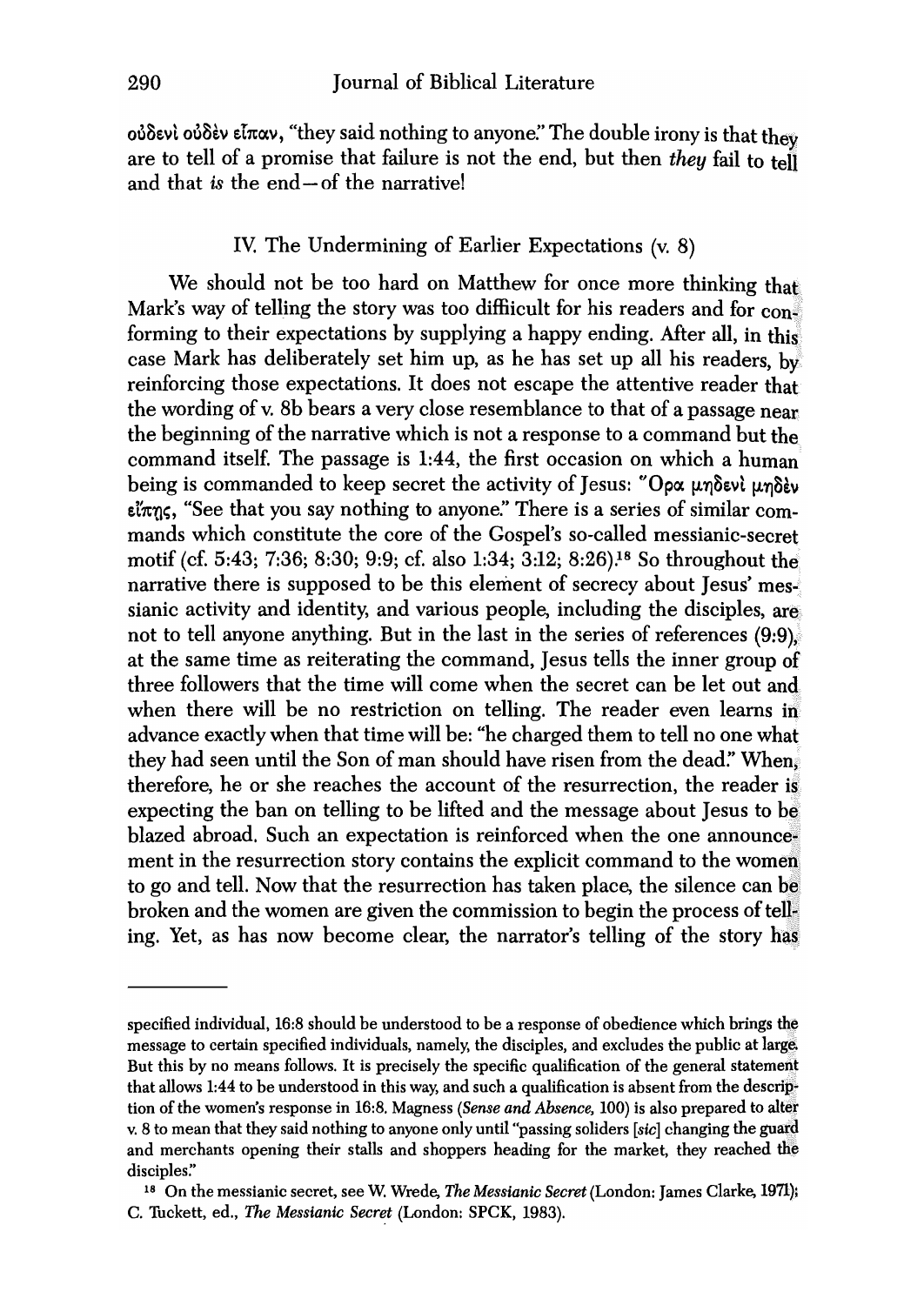carefully created such an expectation only to shatter it immediately.19 In this review of the building and destruction of an expectation, yet another element  $\mathbb{S}_{\mathbf{f}}$  the ending's irony has become apparent.<sup>20</sup> Earlier the strict injunctions to  $\overline{\text{silence}}$  had sometimes proved to be quite unrealistic and had been disobeyed  $\overline{c}$  (cf. 1:45; 7:36). The ending contains the post-resurrection command to do the easier thing and to tell, but now even this is disobeyed. The reader cannot resist the thought that in the women's response of telling nobody anything it is as if, perversely and at precisely the wrong time, Jesus' women followers have become the ones who do carry out the pre-resurrection injunction to silence. In this new context, however, theirs is a failure to divulge the secret.

#### V. The Promise and Its Fulfillment (v. 7)

Having felt the powerful ironic reverberations of v. 8, we need to connect it again with v. 7 and its promise and to discuss the significance both of the power of the promise and of the person who conveys that promise.

Although the failure comes after the promise in the narrative sequence, it is by no means the end in the Gospel's narrative world. The preceding promise points to a time beyond the women's disobedient response when the disciples will regroup with Jesus in Galilee. In fact, the promise itself is precisely a promise of restoration after failurel And the reader obviously knows that the promise of 16:7 was fulfilled despite the disobedience and failure of 16:8. The implied reader knows this because of the postresurrection role ascribed to the disciples by Jesus himself in chap. 13, and the actual reader knows it because his or her acquaintance with the Christian

20 Magness fails to allow for any relation between the ending and readers' expectations other than reinforcement *(Sense and Absence,* 87-125). The strong elements of irony earlier in the narrative should have prepared the reader for an undermining or reversal of expectations in its ending. On ironic elements elsewhere in Mark, *see* W. Booth, *A Rhetoric of Irony* (London: University of Chicago Press, 1974) 28-29; J. R. Donahue, "Temple, Trial and Royal Christology (Mark 14:53-65);' in *The Passion in Mark* (ed. W. H. Kelber; Philadelphia: Fortress, 1976) 79 ("Irony is the rhetorical medium through which Mark conveys his message of faith"); D. Juel, *Messiah and 1emple* (Missoula, MT: Scholars Press, 1977) 47-48, 55-56, 205-7 (who calls irony "the most prominent literary feature of the passion story"  $[p, 47]$ ; R. C. Tannehill, "The Gospel" of Mark as Narrative Christology;' *Semeia* 16 (1979) 78-80; R. M. Fowler, *Loaves and Fishes*  (Chico, CA: Scholars Press, 1981) 96-99, 154-57; Rhoads and Michie, *Mark as Story, 59-62;*  D. O. Via, *The Ethics of Mark's Gospel-In the Middle of Time* (Philadelphia: Fortress, 1985) 49, 54, 57, 62, 77, 102, 181, 191. On endings that are confrontational rather than reinforcing and that deliberately thwart reader expectations, see M. Torgovnick, *Closure in the Novel* (Princeton: University Press, 1981) 18, 117.

<sup>19</sup> Boomershine sees this clearly ("Mark 16:8;' 229). The women's action is described as "a shocking reversal of expectations:' He even sees it as a reversal of expectations about the messianic secret (p. 238) but misinterprets the Significance of such a reversal, as do Marxsen *(Mark the Evangelist,* 91-92), Wilckens *(Resurrection,* 34-35), and Fuller *(Fonnation of the Resurrection Narratives, 64).*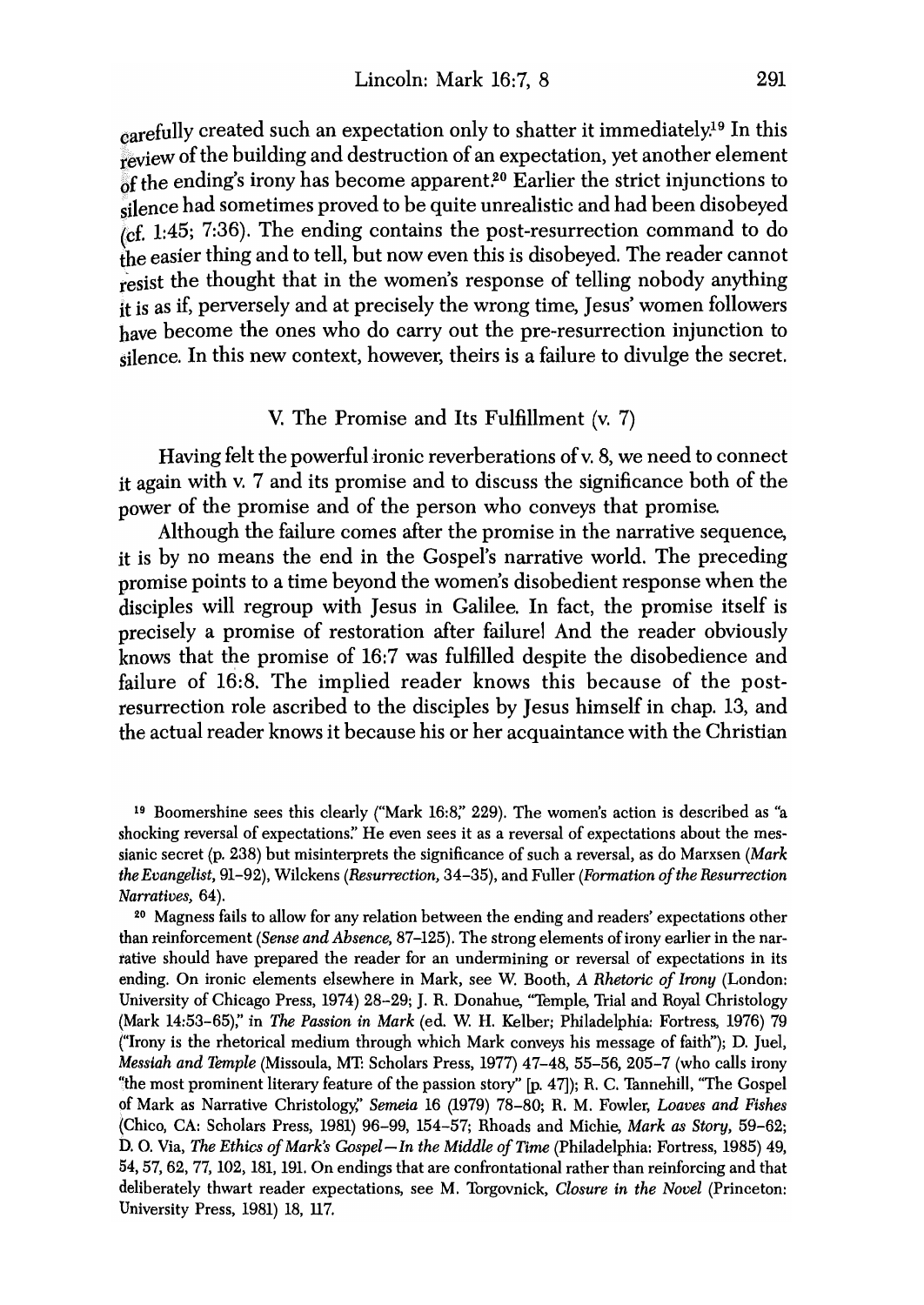message depends on such an event having taken place.<sup>21</sup> But what the reader knows is *that* the promise of 16:7 was fulfilled, not necessarily *how* it was fulfilled. He or she is not necessarily required to think or know that it was the women who told after all.<sup>22</sup> What is important is that the silence of the women was overcome by Jesus' word of promise. The word was fulfilled. Jesus did meet with his disciples and Peter, and they did regroup for mission to Gentiles. The angelic young man had pointed to Jesus' words: "as he told you" (v. 7c). This is not a new emphasis. In fact, the first part of the young man's message can be seen as an announcement of the fulfillment of Jesus' earlier predictions of his resurrection (8:31; 9:31; 10:34). Earlier and in a variety of ways, the narrative has highlighted the authority of Jesus' words (e.g.,  $1.22$ ) 27) and their ultimate significance (e.g., 9:7, where the voice from heaven says, "Listen to him").<sup>23</sup> The reader has also already been told of the effectiveness and lasting power of Jesus' words of promise, for in 13:23 Jesus says, "I have told you all things beforehand;' and in 13:31 such words of Jesus are said to be words that will not pass away even though heaven and earth will pass away. In fact, this last verse functions most immediately as a comment on the only other outstanding promise within the narrative world that is yet to be fulfilled.24 Whatever else they may be uncertain of and even if they fail on their way to the end (cf. 13:13,20), would-be disciples can know that the end will still come with the parousia of the Son of man. In this light the juxtaposition of 16:7 and 16:8 provides a paradigm for Christian existence according to Mark-the word of promise and the failure of the disciples, and yet the word of promise prevailing despite human failure.<sup>25</sup>

It may well be that the conveyer of the promise is himself a sign that for disciples the promise holds despite their failure. The commentators always

 $21Pace$  Kelber ("Apostolic Tradition and the Form of the Gospel," 40), who claims that the assumption of a postresurrectional reunion between Jesus and the disciples depends on a historicizing harmonization of different gospel stories and a preference for fulfillment over dis· appointment; Tannehill ("The Gospel of Mark," 84), who prefers to stress that, since the narrative does not relate the promised appearance, the reader is meant to understand it simply as possibility. The reader's knowledge is also not sufficiently taken into account by A. Lindemann ("Die Osterbotschaft des Markus: Zur theologischen Interpretation von Mk 16,1-8:' *NTS 26*  [1979-80] 315-17) in his analysis of v. 8 as placing the reader in the same position as the WOmen in immediate confrontation with the Easter proclamation of the young man.

<sup>22</sup> Pace Petersen ("When is the End not the End?" 159, 162), who suggests that the ending is ironic but by this means not an undermining of expectations but that "our narrator does not mean what he says in Mark 16:8:' On our reading, the narrator does mean that the *women* were disobedient to the message and did not tell; see also Via, *Ethics of Mark's Gospel, 53.* 

<sup>23</sup> This is also seen clearly by R. P. Meye, "Mark  $16:8$ -The Ending of Mark's Gospel,"  $BR \& 14$ (1969) 39-43.

24 On this relationship between prediction and fulfillment in the story, see Petersen, *Literary Criticism,* 76-77; idem, "When is the End not the End?" 155-56; see also J. D. Kingsbury, *The Christology of Marks Gospel* (Philadelphia: Fortress, 1983) 135-36.

<sup>25</sup> See also Tannehill, "The Gospel of Mark," 84: "the author wants us to believe that the words of Jesus in 14:28, repeated and clarified in 16:7, will also prove true in spite of fear and failure:'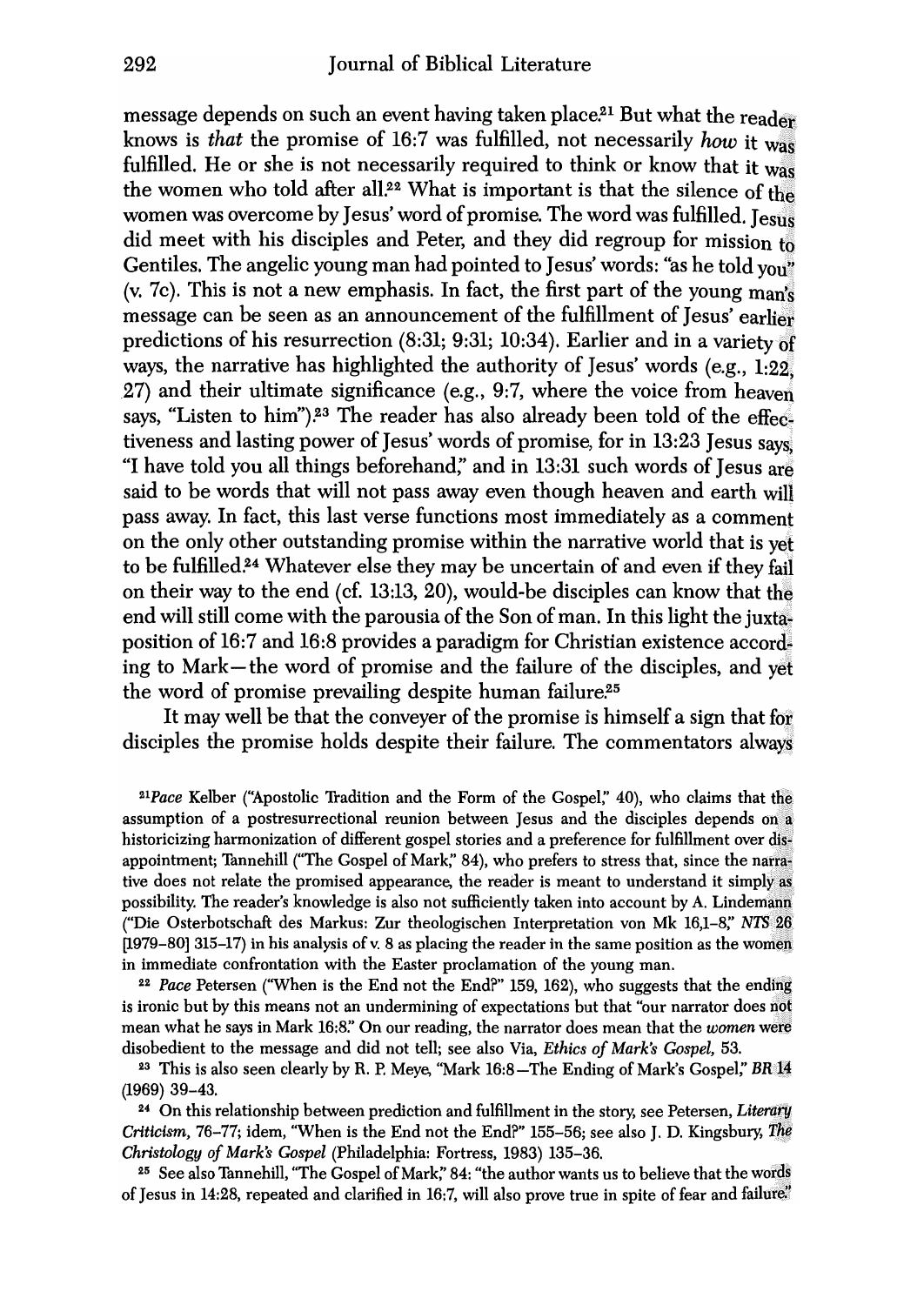ask whether the figure in white in 16:5 is simply a young man, as the text describes him, or whether he is to be thought of as an angel. I believe a good argument can be made for deliberate ambiguity on the part of the writer. The  $\epsilon_{\text{reader}}$  is meant to think of both. The figure in 14:51 and that in 16:5 are both described in the same threefold way-a young man ( $\sqrt{v}$  ( $\sqrt{v}$ ), wearing  $\ell_{\text{step}}$ βεβλημένος), and the description of the garment worn. But a transformation has taken place in regard to this last item. As we saw, in 14:51 the young  $_{\text{man}}$  was dressed for death - in a shroud. In 16:5 he is dressed as befits the  $n_{\text{new}}$  occasion of resurrection - in a white robe (cf. Rev 7:9, 13, 14). The figure who failed abysmally in the face of death is now restored as the messenger of resurrection and restoration. But angels also can traditionally be described as young men (see, e.g., 2 Macc 3:26,33,34) dressed in white (cf., e.g., Lucian *Philops.* 25). Ambiguity would not be surprising, since Mark's Jesus tells us that "when they rise from the dead, they ... are like angels in heaven" (12:25). So perhaps the very presence of the angelic young man is also a veiled promise that failure will not be the end. Just as his presence in the garden underlined the failure of the disciples,26 so now his presence at the tomb highlights the imminent restoration of the disciples.<sup>27</sup>

## VI. The Juxtaposition of Verses 7 and 8 in Relation to the Preceding Narrative

So what we have argued is that vv. 7 and 8 need to be taken together and that, when this is done, they provide a paradigm for the interplay between divine promise and human failure in Christian existence according to Mark. The unexpectedness of v. 8 makes the reader review the preceding narrative. When this is done, it can be seen that vv. 7 and 8 are the final and climactic example of a promise-failure juxtaposition pattern which runs through the second half of the Gospel's narrative, once the theme of discipleship as the way of the cross has been introduced in 8:27ff.28 In fact, the first half of the narrative contains the more general juxtaposition of revelation through the ministry of Jesus with human failure to understand this. In 1:14-3:6 the revelation has its focus in the authority of Jesus, and human failure is represented by the hardness and opposition of the Pharisees, who are out to destroy Jesus. In 3:7-6:6a the revelation in Jesus centers in his

26 See also Kermode, *Genesis of Secrecy,* 62-63; Fleddermann, "The Flight of a Naked Young Man;' 415-16 (who points out that the young man's failure to accept the passion contrasts with Jesus' willingness so to do).

 $27$  A. K. Jenkins makes the connection with 14:51 but treats the young man in white as representative of the outcome of discipleship-martyrdom ("Young Man or Angel?" ExpTim 94 [1983] 237-40).

<sup>28</sup> Petersen sees something of this when he asserts, "In the plotting of the entire narrative what Jesus says comes to pass despite the understanding and deeds of the disciples" *(Literary Criticism, 78).*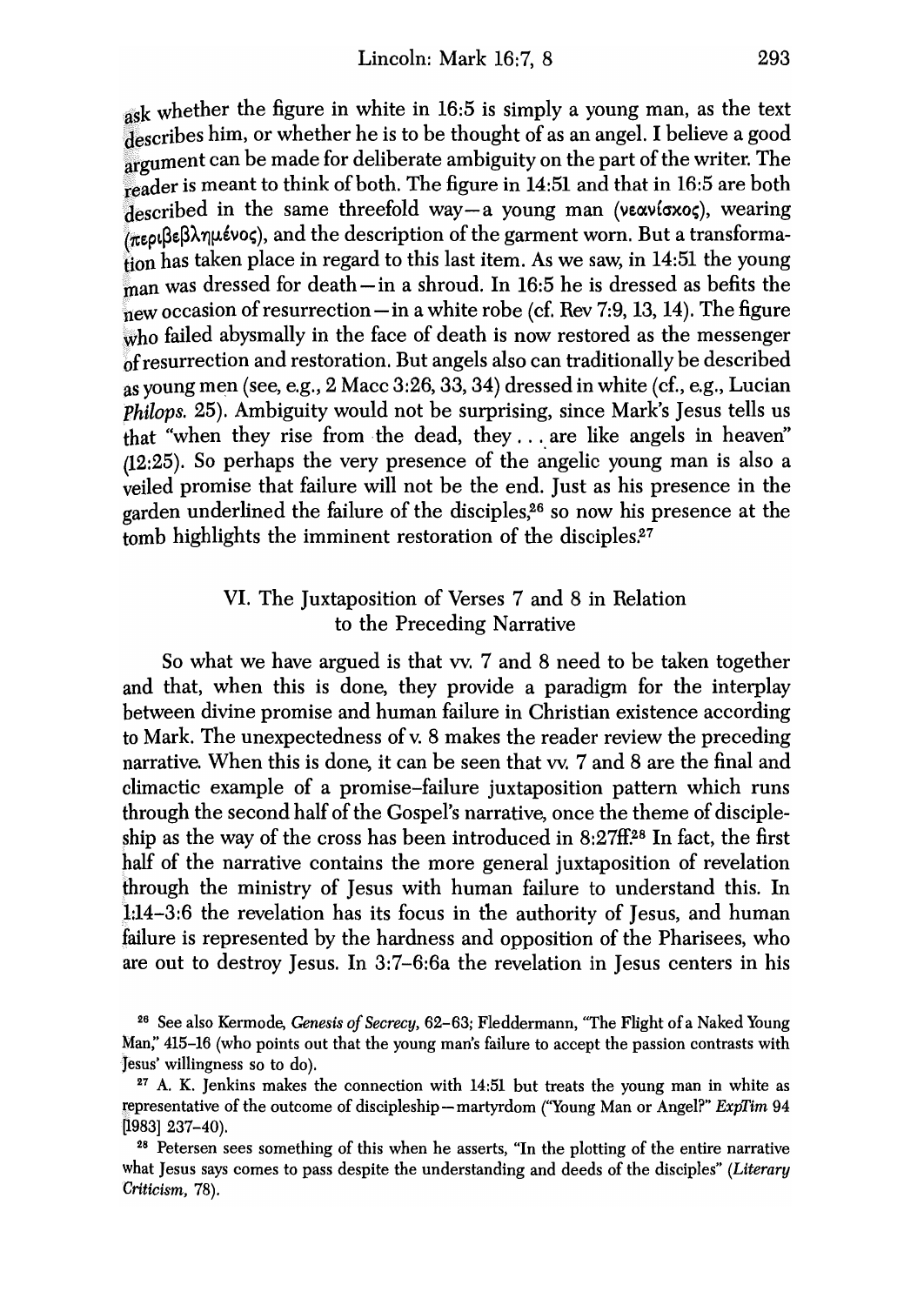ministry through parables and miracles, and blindness and misunderstanding are now on the part of the common people, including Jesus' family and his fellow citizens. In 6:6b-8:26 the revelation in Jesus centers in his miracles especially the two feeding miracles, but also in his teaching about the law, and this time it becomes clear that the blindness and misunderstanding are shared even by his disciples (see esp. 6:51, 52; 7:18; 8:17, 18, 21). It is only in 8:27-10:52 that the revelation takes on the form of prediction about the future and can be termed a word of promise. As is well known, there is a threefold juxtaposition of promise and failure in this section: an announce:. ment of the passion and resurrection of the Son of man (8:31; 9:31; 10:33, 34) is followed by a negative response or misunderstanding on the part of the disciples (8:32, 33; 9:32-34, including a reference to their fear; 10:35-41). The predictions are, of course, fulfilled in detail within Mark's story in the passion and resurrection narrative,29 and each time the disciples' failure is not the end and is followed by a renewed call from Jesus to discipleship (8:34; 9:35; 10:42). When, as in 16:7, the promise itself has in view renewed discipleship and yet is followed by failure in 16:8, a recalling of the earlier threefold cycle and knowledge of the fulfillment of its predictions will reinforce for the reader that the end of the narrative need not be the end of discipleship and that on the basis of the earlier story there will always be the possibility of discipleship's renewal.

The juxtaposition takes even more striking form in the narrative of the transfiguration (9:2-13), which is followed by that of the failure of the disciples to perform an exorcism (9:14-29). The transfiguration functions in the narrative as a confirmation or guarantee of Jesus' word of promise. The divine endorsement—"This is my beloved Son, listen to him"—refers specifically to what Jesus has just had to say in 8:31-9:1, namely, that he has to suffer and die but will be raised, that those who follow him must also go the way of the cross, but that the Son of man will come in glory and the kingdom of God come in power. The Son of man's future glory is anticipated through Jesus' transfiguration in the presence of his disciples, but it is only an anticipation. The incident is meant to reassure the disciples that both for Jesus ang for them glory *will* follow suffering but it will not bypass the way of the cross. This message remains valid despite the misunderstanding and failure of the disciples in the midst of which it stands. In the incident itself Peter misunderstands and wants to build for permanent glory ahead of time, while the other disciples outside the inner group of three are depicted in the meantime back down in the valley having failed to perform an exorcism. As 9:9 makes cleat; the promise that the transfiguration represents is to come into its own only after the resurrection. Then in particular, in the time between the resurrection and the parousia, it will be important to remember the guaranteed. promise of glory despite failure in discipleship.

<sup>29</sup> See also Petersen, *Literary Criticism,* 73; Boomershine, "Mark 16:8;' 234-35.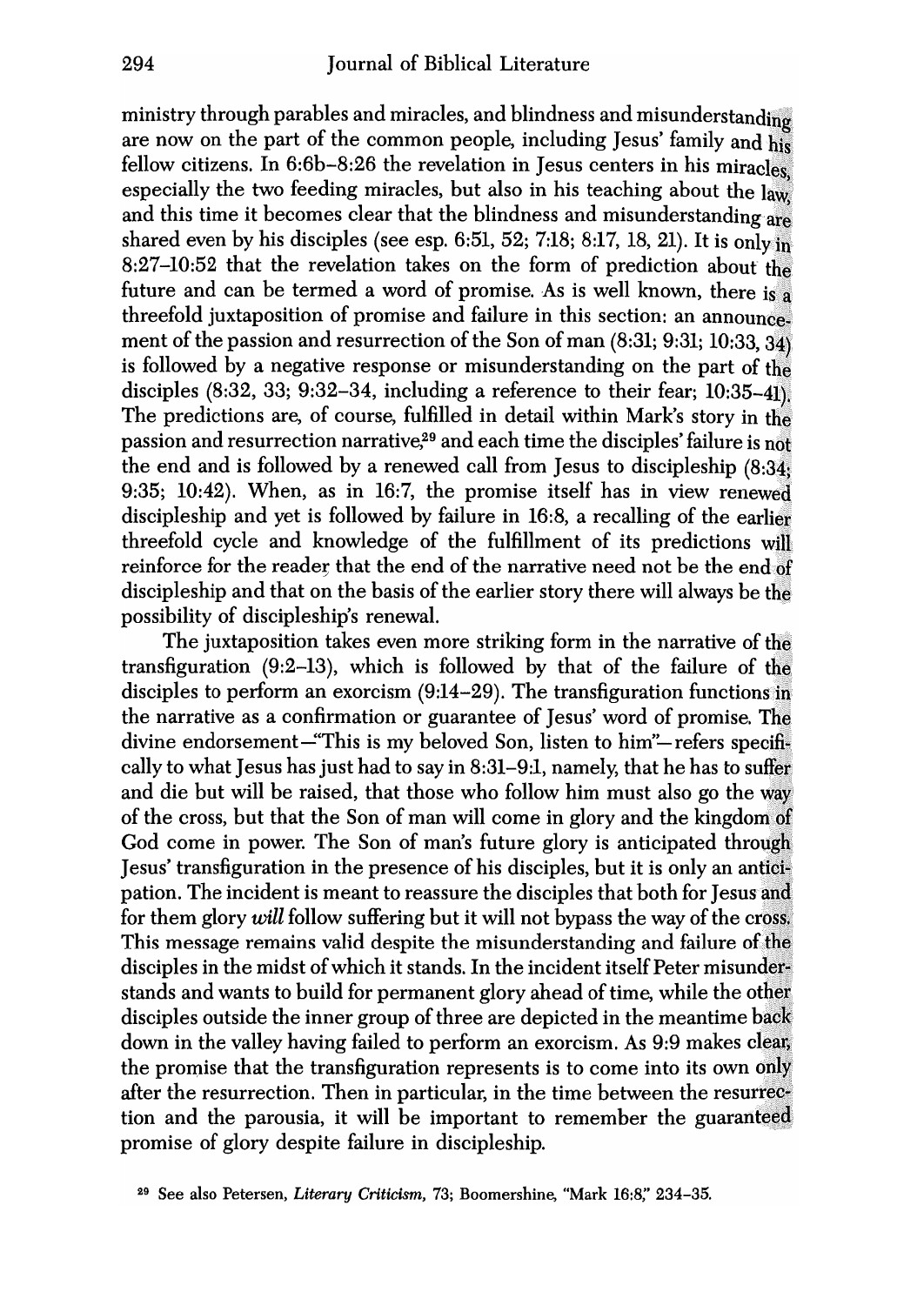Three further instances of the promise-failure juxtaposition that are found in chaps. 13 and 14 should be mentioned. The apocalyptic discourse of chap. 13 contains the promises of the imminent coming of the Son of man  $\frac{1}{10}$  great power and glory together with the vindication of his elect (13:26, 27,  $30$ . That it also contains three warnings to watch at the end (cf. 13:33, 35,  $37$  suggests that these should be correlated with the threefold failure of the disciples to watch with Jesus in 14:32-42. Again through the sequence of the plot the readers are being told that Jesus' words of promise will not pass away  $\tilde{c}$  (e. 13:31) despite the failure of discipleship. 14:27, 28 contain Jesus' prediction that his disciples will all fall away but that he will be raised up and go before them to Galilee (the promise to which 16:7 refers back). The first part of the prediction is, of course, soon fulfilled when all the disciples fail by forsaking Jesus and fleeing (14:50–52). The rest of the promise remains to be fulfilled beyond the failure of the disciples. Finally, the Marcan sandwich of 14:53-72 emphasizes Jesus' prophetic role. There are two prophetic statements in Jesus' trial before the Sanhedrin. Despite its introduction as false witness, the statement of 14:58 about building another temple made without hands in three days is a prophetic formulation which in all probability should be understood as a reference to the new temple of the church to be established as the result of Jesus' resurrection.<sup>30</sup> The other promise in 14:62 is about the vindication and coming of the Son of man. At the very moment that Jesus is being condemned and mocked for these prophecies, however, outside in the courtyard an earlier prediction of Jesus (14:30) is being fulfilled to the letter, as Peter fails by his threefold denial. The reader is expected to draw the appropriate inferences about the promises of 14:58, 62: despite appearances and despite the failure of his followers, these words of Jesus will also be fulfilled. It is significant that the promise of 16:7 will single out Peter. There will remain hope for him despite his failure. Jesus' word of promise holds out hope of restoration in a new community and of final vindication. So the argument has been that vv. 7, 8 provide a closure in which the reader discovers that one set of expectations produced by the preceding plot has been reversed but that, on the review that this provokes, there is a coherence with another consistent pattern of plot which gives an explanation for the initial shock.<sup>31</sup> Verse  $8$  alone - the failure of the women-is not the closure

30 See, e.g., Juel, *Messiah and Temple, 117-57.* 

<sup>31</sup> The process of forming expectations and then having them undermined is, of course, frequently analyzed in reader-response criticism and shown to be a common way in which an author attempts to educate a reader. See, e.g., W. Iser, *The Implied Reader* (Baltimore: Johns Hopkins University Press, 1974) 37-39, 288; S. Fish, *Is There a Text in This Class?* (Cambridge, MA: Harvard University Press, 1980) 158-59, 345. For the role that endings play in such a process and the "retrospective patterning" of parallelism they provoke, see Torgovnick, *Closure in the Novel,* 5, 8, 13. The ending of Mark is similar to what Torgovnick calls a "close-up" ending in which "first-time readers may not even understand why the ending *is* the ending, or may be at a loss for what the ending implies about meaning .... Readers can usually, however, discover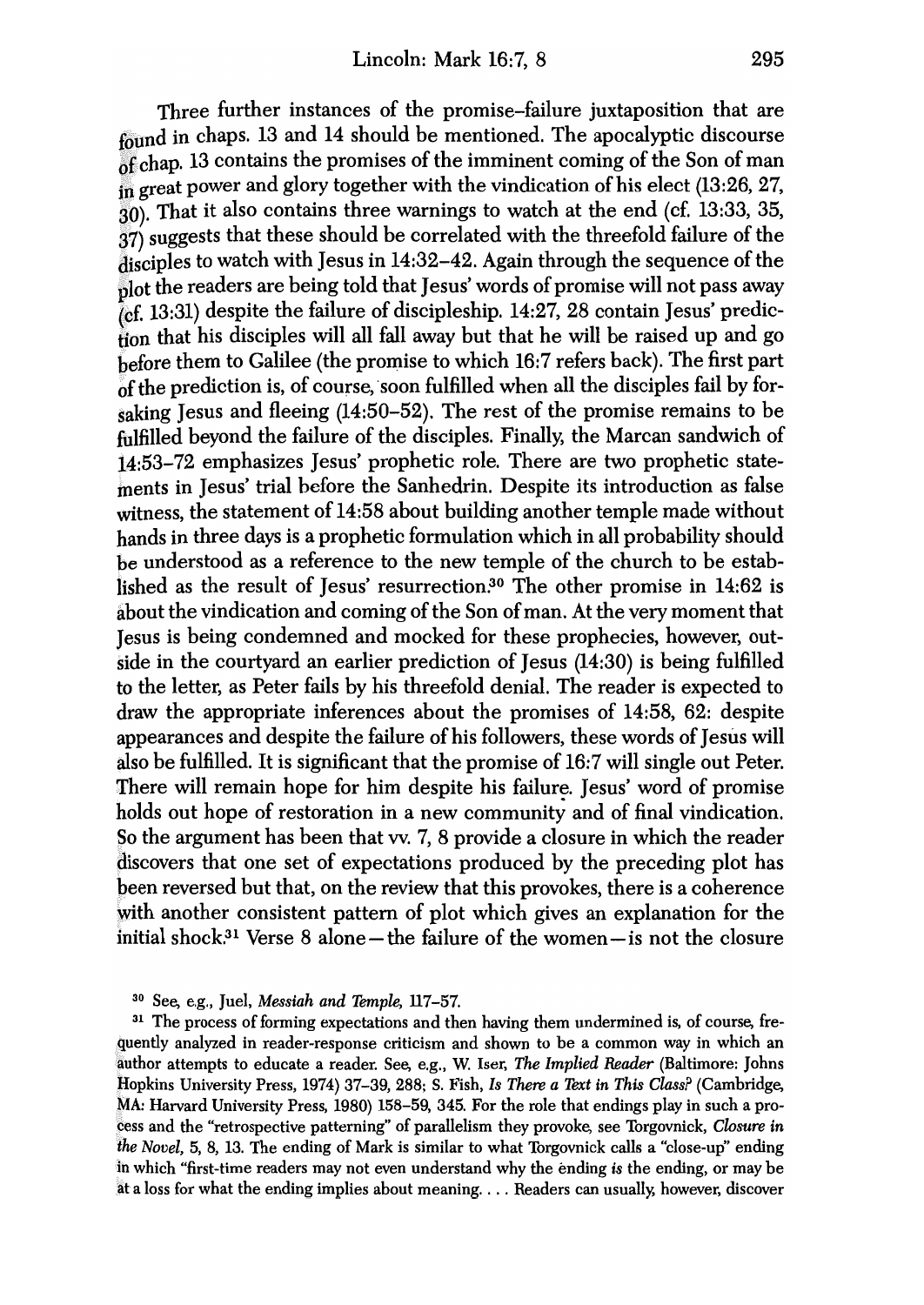after all. It is vv. 7 and  $8$ -the failure of the women juxtaposed with the promise that is able to overcome it.

#### VII. The Actual Author's Redaction of the Tradition

Not only does the reading of 16:7, 8 as a promise-failure juxtaposition cohere with the rest of the narrative; these very elements in the ending of the Gospel are most likely to be the evangelist's own stress, his redaction of the tradition he received. There is no clear consensus about the exact extent of a pre-Marcan resurrection narrative,32 but whether the tradition about the empty tomb with which Mark is working in the pericope began with v. 1 or v. 2, whatever its precise relation to the tradition of the burial, and whatever minor details have been added to the tradition in vv. 2–6, it is usually held that vv. 7, 8b are Marcan redaction.33 Verse 7 takes up 14:28, which is itself a redactional insertion (14:29 follows on far more naturally from 14:27), and the use of  $\pi$ pock  $\omega$  for Jesus' relationship to his followers recalls not only 14:28 but also the Marcan seam of 10:32. Verse 8a follows straight on from v.  $6^{34}$ The original tradition therefore concluded with the announcement of the resurrection, the vindication of the suffering righteous one, which is followed, just as in OT accounts of encounters with God or his angel, by an awestruck response. The women's amazement has already been mentioned in vv. 5b, 6a. Now trembling and terror seize them, and they flee from the place where they have been confronted by God's messenger. But v. 8b is redactional, containing characteristic Marcan style, vocabulary, and content. The use of the postpositive  $\gamma \dot{\alpha} \rho$  in a short clause, the employment of  $\varphi \circ \beta \dot{\epsilon}$  operations (which has already been discussed in section II), and the similarity of the notion of saying nothing to anyone to Mark's secrecy motif (again discussed already under section IV) all point in this direction.<sup>35</sup> The tradition then

both the appropriateness of the ending and its implications for meaning through retrospective analysis and through perception of the pattern that controls the ending  $\ldots$ " (p. 15).

<sup>32</sup> Indeed, J. D. Crossan exploits this in the course of his argument that Mark 16:1-8 is a complete creation of Mark himself ("Empty Tomb and Absent Lord [Mark 16:1-8];' in *The Passion*  in Mark [ed. W. H. Kelber; Philadelphia: Fortress, 1976] 135-52). At the other end of the spectrum of views is Pesch, who claims that "der Evangelist Markus hat seine Vorlage nicht redaktionell bearbeitet" *(Markusevangelium,* 2. 520). For a history of recent discussion, see F. Neirynck, "Marc 16,1-8 tradition et rédaction," *ETL* 56 (1980) 56-88.

<sup>33</sup> See E. J. Pryke, *Redactional Style in the Marcan Gospel* (Cambridge: University Press, 1978) 23, for a list of those who hold this view; see also L. Schenke, *Auferstehungsverkundigung und leeres Grab* (Stuttgart: Katholisches Bibelwerk, 1969) 30-55; Weeden, *Mark-Traditions in Conflict,* 47-50, 103-6; J. Gnilka, *Das Evangelium nach Markus* (Zurich: Benziger, 1979) 2. 338-39.

<sup>34</sup> See also Marxsen, *Mark the Evangelist,* 84-85; Fuller, *Formation of the Resurrection Narratives,* 53; J. E. Alsup, *The Post-Resurrection Appearance Stories of the Gospel Tradition (Stutt*gart: Caiwer, 1975) 91-94; Catchpole, 'The Fearful Silence;' 3, 4.

<sup>35</sup> See C. H. Bird, "Some y&p Clauses in St. Mark's Gospel;' *JTS* 4 (1953) 171-87; Pryke, *Redactional Style, 44-45.*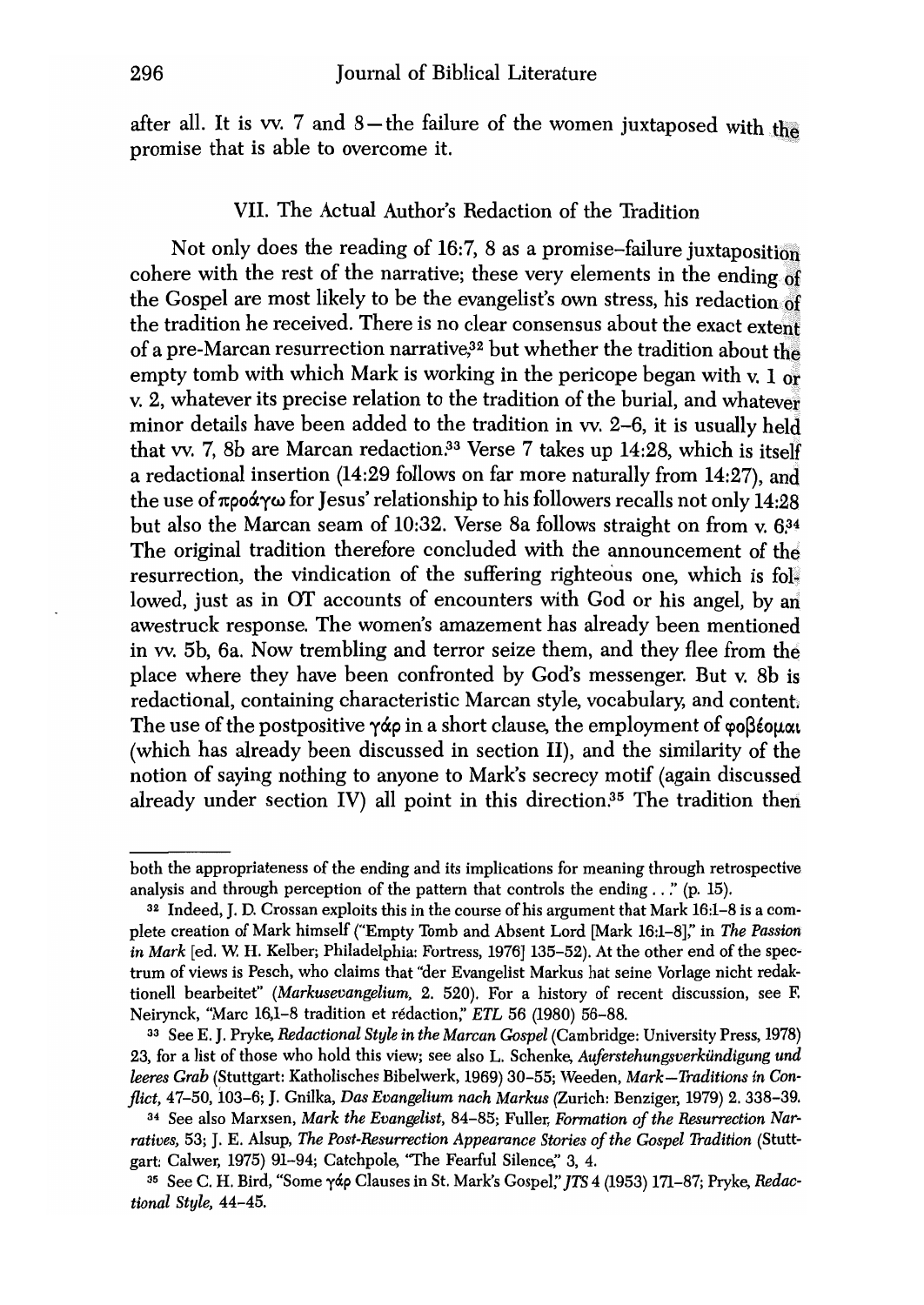ended on the notes of revelation and response to revelation. Mark's redaction makes an addition to each element to give it his own emphasis. It is precisely the aspect of promise that Mark adds to the notion of revelation through 16:7 and the aspect of failure that he adds to the notion of response through 16:8b.

#### VIII. The Force for the Actual Readers

For the actual readers the ending does not function as a challenge to  $\overline{\text{over}}$  covercome their fear of witnessing.<sup>36</sup> Instead, the impact of its juxtaposition is encouragement to persevere despite failure and disobedience. This sort of ending is pastoral, $37$  and it is characterized by a realism that is ultimately positive, not negative. The whole story has faced its readers with the way of  $\hat{h}$  the cross and the necessity for suffering discipleship. It has offered no false encouragement through stressing the powerful presence of a resurrected Christ who transforms human limitations and delivers from persecution and death. But its austere message does still provide encouragement. If, as disciples, the readers fail to stand up to the rigors of the way of the cross set out in the story, all is not necessarily lost. Christ's powerful word of promise will still prevail. Since the promise of 16:7 was fulfilled despite failure, the readers can be confident that the other major unfulfilled prediction by the end of the narrative-the imminent parousia and vindication of the Son of man in glory, and with it the vindication of his followers (cf. 9:1; 13:26, 27, 30; 14:62)-will also be fulfilled. Mark's story allows for human failure even after the resurrection yet holds out the triumph of God's purposes despite this.

The story and its ending were meant to give reassurance to its readers, who in all probability were facing persecution but at the same time were being presented with a view of Christ that was preoccupied with his resurrection power and glory.<sup>38</sup> From their knowledge of the gospel tradition (cf. e.g., 1 Cor 15:3-8; Acts 10:38-42) part of the readers' expectation about the ending would have been that it would include accounts of resurrection appearances. Significantly, these are not provided. In fact, in some ways

<sup>36</sup> Pace Boomershine ("Mark 16:8," 237), who holds that "the story appeals for the proclamation of the resurrection regardless of fear"; he is followed by Rhoads and Michie, *Mark as Story*, 61-62, 140; Perkins, *Resurrection,* 123. This is mistaken on two counts. Strictly speaking, the women are not told to proclaim the resurrection but to pass on a message about a postresurrection reunion. It also misjudges the function of v. 7. As can be perceived from chap. 13, the implied reader knows that this meeting must have taken place (see also Petersen, "The Reader in the Gospel," 49). The importance of the command is the promise it contains and its fulfillment, not its obligation upon the reader to do the actual task the women failed to do.

<sup>37</sup> See Best, *Mark: The Gospel as Story*, esp. 51-54, 93-99.

<sup>38</sup> This is not to endorse the details of the reconstruction of a hypothetical heretical Christology by scholars such as Weeden *(Mark-Traditions in Conflict),* but it is to agree that the shaping and emphases of Mark's narrative suggest a response not only to false notions of discipleship but also to the Christology that would have accompanied them.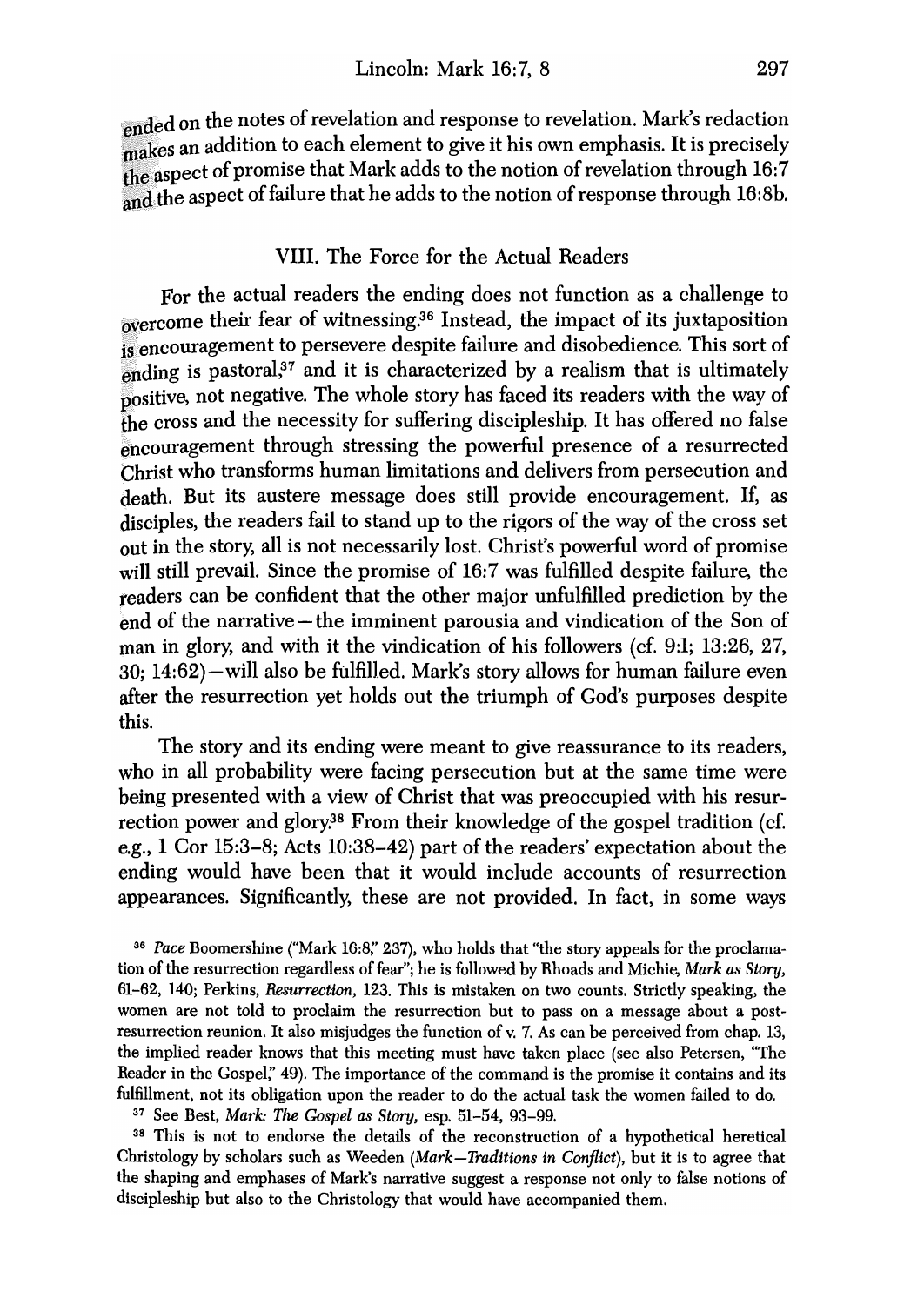Mark's resurrection narrative is anticlimactic. It is clear that the crucifixion and burial have been reversed and that the resurrection has taken place, but the real climaxes of the narrative are at a point in the past-the cross-and a point in the future-the parousia (cf. chap. 13). The structure of the plot deemphasizes the resurrection. Even after God's revelation has taken place in Jesus' resurrection, mystery, fear, and failure remain.39 For Mark's narrative world also the time between resurrection and parousia is not one dominated by visible resurrection power. As far as everyday life is concerned, the resur. rection has not changed the course of history in any obvious visible way. To be sure, the promise is that the risen Jesus will regroup his disciples for mis· sion, but the two features of the period between the resurrection and the parousia previewed in chap. 13 are the mission itself (13:9, 10) and suffering discipleship in the midst of persecution (13:9, 11-13, 19-20). Only the parousia will once and for all remove suffering, ambiguity, and failure and provide ultimate vindication.

There are no elements of the reading being proposed that are obviously anachronistic. In fact, such a reading could only have its full force in a first· century setting with a strong hope in an imminent parousia. The story was not over. It continued into the time of the readers. The effectiveness of its final juxtaposition of promise and failure within the context of the Gospel's narrative world depended on the belief that the one outstanding promise about the parousia of the Son of man would soon be fulfilled. The reading is also not anachronistic in the sense of demanding too great a literary sophistication on the part of its first readers.40 To expect the reader to be able to relate the fulfillment of a promise and the failure of the women disciples when similar relationships have been a consistent feature of the story is scarcely to be too demanding.

## IX. Some Concluding Reflections of a Modern Reader

The proposed reading has a number of advantages. It satisfies the needs of consistency and coherence with its demonstration of the narrative's repetitive pattern of promise and failure. It can be supported both by a more literary and by a more redaction-critical approach. What is more, the values and norms that emerge from this reading of the ending are appropriate to the pastoral purpose of the Gospel, and its perspective on Christian existence is suggestive for the modern reader.

40 This objection to 16:8 as the original ending was stated forcefully by W. L. Knox, "The Ending of St. Mark's Gospel;' HTR 35 (1942) 22-23. But Magness, who examines a number of •

<sup>39</sup> See also Via, *Ethics of Mark's Gospel,* 56: "There will be failures to understand after the resurrection.... The resurrection does not introduce a radically new departure, and the redeeming kerygmatic word and the demanding ethical word will never be made unambiguously clear:'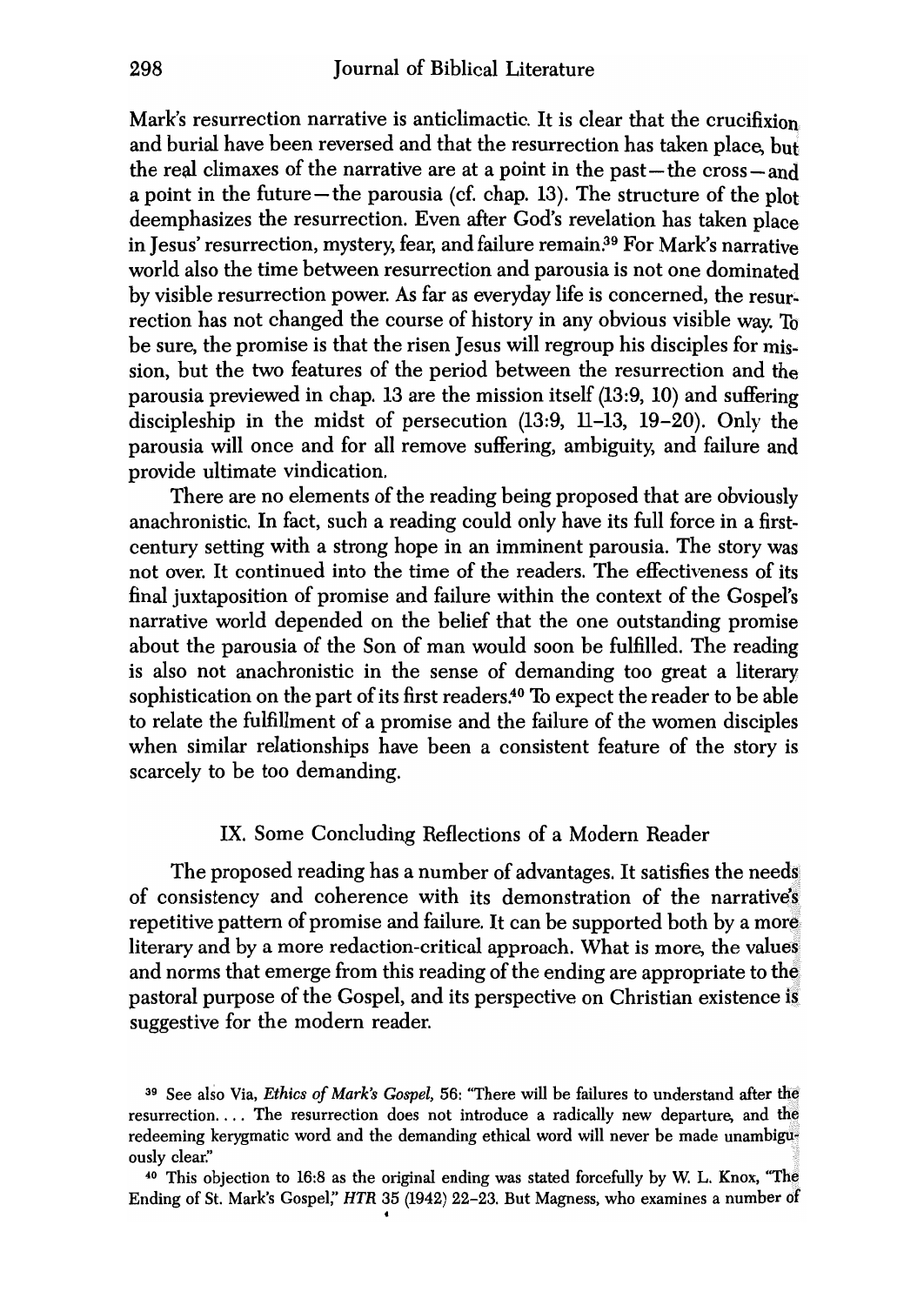Whereas for ancient readers it was the notion of the women's failure that was initially alienating, for modern readers it may well be the aspect of failure in the story that is most appealing. This can be highlighted by comparing Mark's vision of life with that of Paul in their ability to embrace ambiguity. Paul's theology of the cross has its correlate in Christian existence in the paradox of grace being experienced in weakness, power only in the midst of suffering. Mark's focus on the passion has a similar correlate in Christian existence in discipleship as the way of the cross, a way that holds out promise despite failure. For Paul weakness and suffering do not include sinning. Especially if, as the majority scholarly view holds, Rom 7:7-25 is not about present Christian existence, then in Paul's thought sin in the believer's life is totally incongruous. He allows no room for sin in the normal Christian life.<sup>41</sup> Mark's perspective then seems. more realistic than Paul's, for it makes allowance not just for human weakness but for human failure. Its view of discipleship can embrace failure in the form of disobedience and therefore sinfulness.

As we have seen, though the end of the narrative underlines human failure, that is not the last word in the narrative world. The last word involves Christ's sovereign promise about the end. But there lies the major problem not only for a modern reader but also for any reader from the end of the first century CE on for whom the delay of the parousia had become a concern.42 Our attraction to Mark's realism about Christian living is certainly balanced by our alienation from his portrayal of a Christ whose prediction about the end is given such importance and yet was so clearly mistaken. Are we left with a reading which takes away with one hand what it has offered with the other? Does any reassurance about failure of discipleship in fact become hollow and illegitimate once the eschatology of the promise that underlies it becomes problematic?43 What happens to the effectiveness of Mark's ending when that on which it depends – the correspondence between the sense of a real ending in the narrative world and the expectation of a real end in the reader's world-is undermined or removed? What happens when the issue becomes not how to understand human failure after Christ's

endings in ancient literature, argues that ancient writers and readers were well able to produce and understand "open endings" *(Sense and Absence, 25-63).* 

<sup>41</sup> See, e.g., J. C. Beker, *Paul the Apostle* (Edinburgh: T. & T. Clark, 1980) 215-21.

<sup>42</sup> See also Rhoads and Michie, *Mark as Story,* 142: "In one sense, the time-limits of the story world do not account for a reader beyond the generation of Jesus, because the story assumes that the rule of God will be fully established shortly after the temple is destroyed"; Petersen, "The Reader in the Gospel;' 44: "When we perceive the generation gap, we should be concerned with questions about the *delay* of the parousia, while Mark's implied and authorial readers must be concerned with the *imminent occurrence* of the parousia."

<sup>43</sup> We cannot agree with Best *(Mark: The Gospel as Story,* 146-47), who claims that Mark's presentation of discipleship "is capable of indefinite extension; it is in 'no way linked to the return of Jesus, for it is set in terms of the cross and the resurrection." See also the discussion in n. 46.